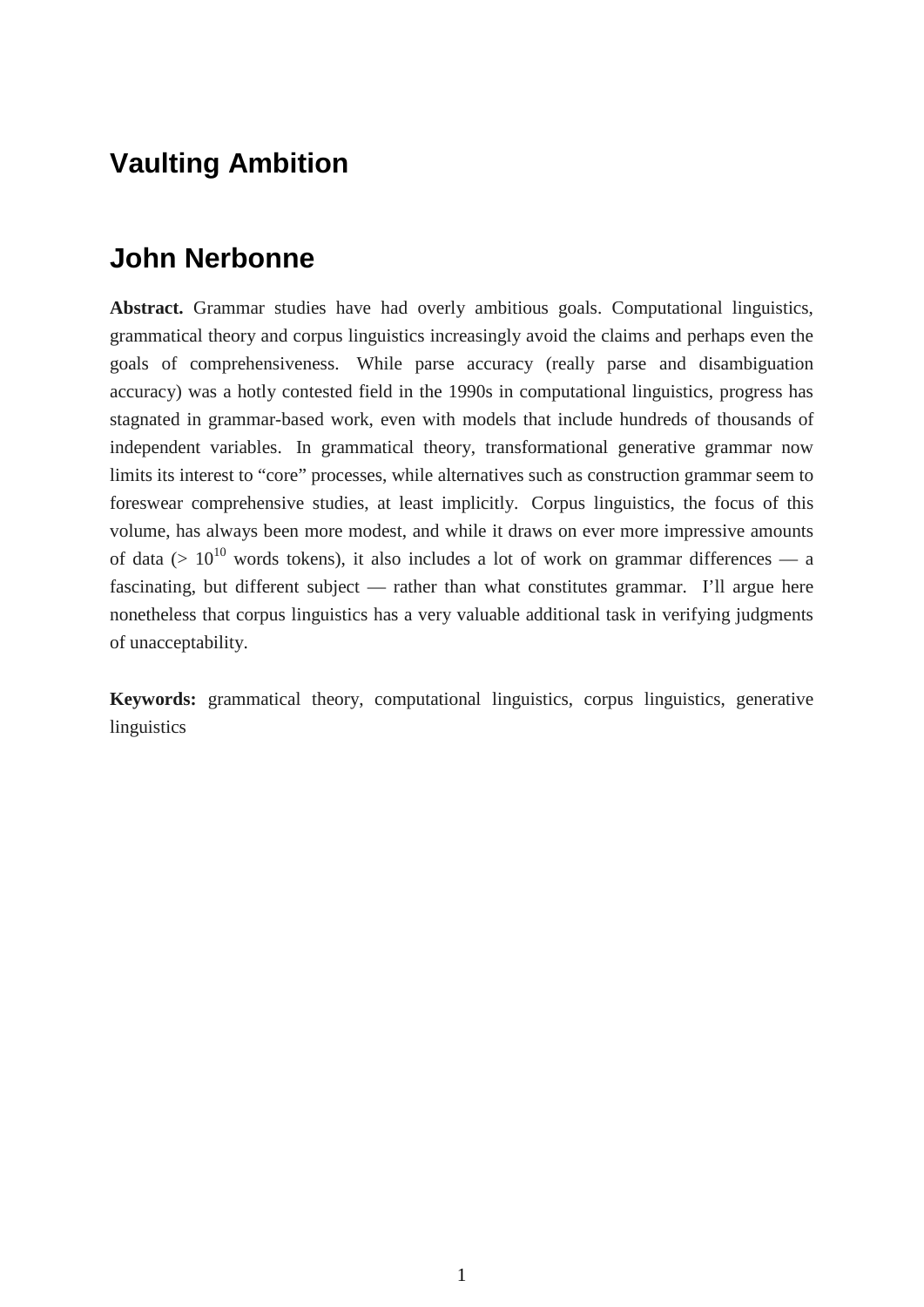## **1. Introduction: Where's grammar?**

There are some confusing differences among the various research communities trying to understand grammar – both those focused on the purely scientific study of grammar, such as grammatical theory, cognitive linguistics, and corpus linguistics but also those whose interest is less direct, namely computational linguistics. The differences concern goals, but also methods and perspectives. My own perspective is likely dominated by computation, which is why I'll begin with computational linguistics, but I have also made modest contributions to grammar theory and to corpus linguistics, and I find work in all these traditions valuable and interesting. In spite of this general appreciation of a lot of the work I see, I'm also critical of several aspects of the subfields, especially about what's missing, and impatient about the fairly poor level of interaction among the communities.

Clearly, since computational linguists emphasize a processing or methodological point of view, and corpus linguists a data-oriented one, the pride of place in the discussion might seem to be due to grammatical theory. This paper will nonetheless first present the perspective from computational linguistics, because I understand it best and because it provides a way to understand the other two a bit better, particularly the limitations on observation and accuracy.

It would be wonderful to close with a sketch of a perspective that might overcome some of these difficulties in and among the different research traditions. Wonderful, but unrealistic. Since this is a volume on grammar and corpora, I'll focus  $my$  – hopefully constructive – criticisms on corpus linguistics.

## **2. Computational linguistics**

There is a good deal of work on syntax in computational linguistics, and some of it adopts the generative paradigm, so that it overlaps strongly with grammatical theory. I'll discuss that work in Sec. 3.2 below so that I can concentrate on some computational linguistics insights that might be better appreciated in the other fields.

There was a close connection between grammatical theory and computational linguistics for a long time, fuelled by the goal of building a general-purpose language understanding system and informed by the view that inattention to grammatical distinctions would inevitably disrupt or blunt the process. Theoretical grammar was definitely seen as an authority on the sorts of distinctions that Flickinger et al. (1987), Nerbonne et al. (1993) and Oepen and Flickinger (1998) document in test suites for the purpose of evaluating grammar processing. Others had argued that one might best ignore grammar where speakers often also appeared to, for example the difference between explicitly including the complementizer *that* in sentences such as *Mary knew (that) Sue would leave*, but the late Ivan Sag was clever at showing how such seemingly inconsequential grammatical details could be crucial for interpretation (Flickinger et al. 1987:4):

(1) Did Jones know the woman (that) was the project director?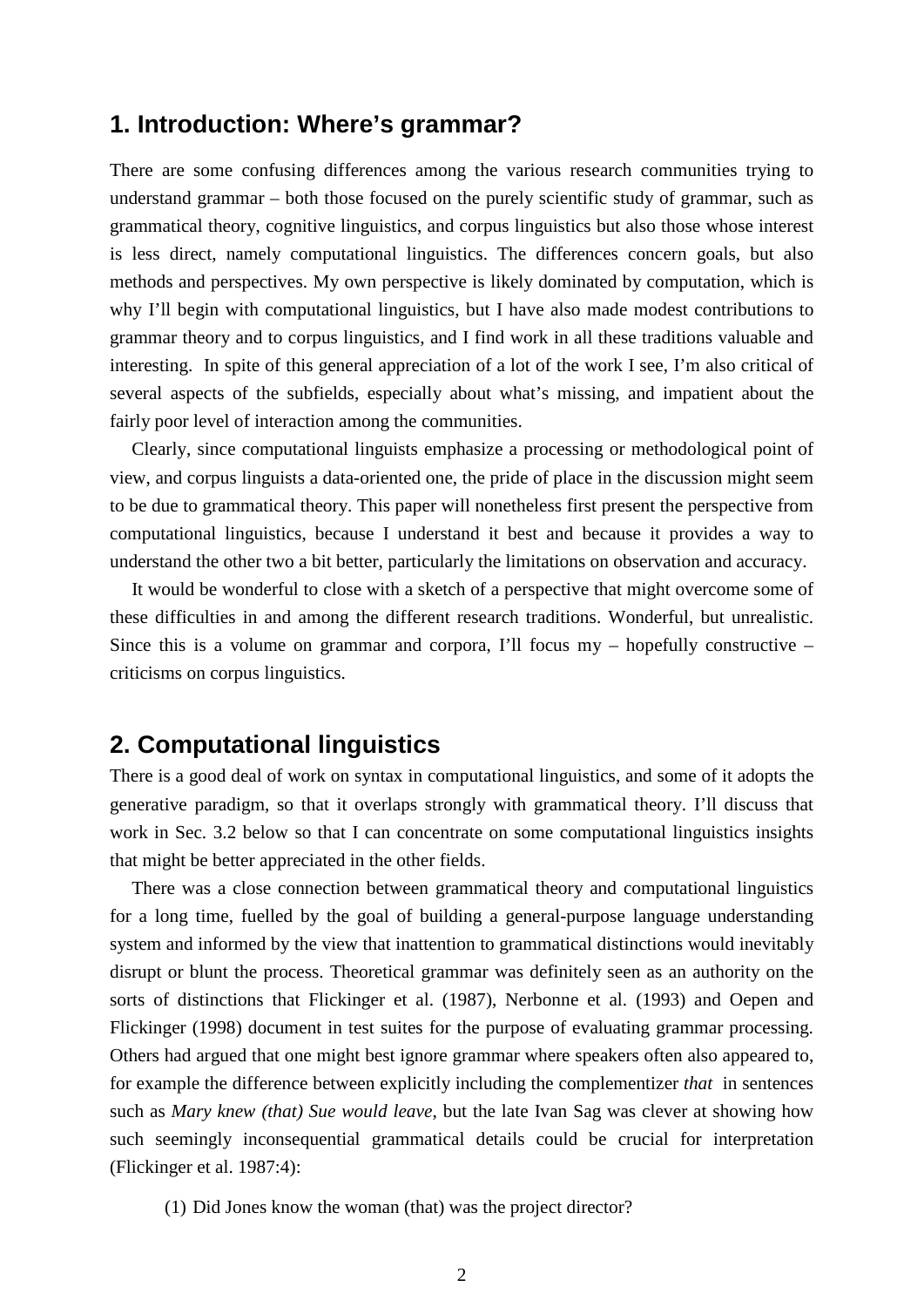Omitting the complementizer in the sentence above changes the meaning completely: with the complementizer in (1) we have a question about whether Jones is acquainted with someone who was the project director, and without it (1) is a question about whether Jones knows a certain fact, namely, that the woman was the project director. Ignoring grammatical details risked what Sag called "pernicious dysfunction".

It is important for our purposes to note that test suites were not taken from corpora, authentically occurring speech or text, but instead consisted of minimal examples designed to determine whether grammatical processing systems were assigning correct analyses to sentences. It is therefore fair to say that they were inspired more by grammatical theory than by corpus linguistics.

Naturally, it was also understood that grammar constitutes only one module of a complicated system, which also needs to include a lexicon, a parser, semantic and pragmatic interpretation, and an interface to an application, but grammar and parsing were central in research, and the lines to non-computational grammar research were kept close.

#### **2.1 Massive ambiguity**

The statistical revolution in computational linguistics has changed this enormously, and not only for practical reasons, as is sometimes assumed, since the triggering insight chronologically followed the wish to explore practical applications. Computational linguists began to consider parsing naturally occurring text – originally, mostly newspaper text – intrigued by application possibilities but also by the scientific challenge of looking beyond what grammar theory had concentrated on. One crucial insight that emerged as naturally occurring data became a focus is that the degree of ambiguity one encounters rises sharply. In fact the number of analyses assigned by a linguistically well-informed grammar rises exponentially in sentence length. Gertjan van Noord's ALPINO parser and grammar (essentially of a head-driven phrase structure grammar sort, Müller 2016) for Dutch have been developed over a period of over twenty years, and he and his colleagues and students have been at pains to develop it a linguistically responsible way, i.e., avoiding Sag's problem as much as possible (Van der Beek, Bouma and Van Noord 2002). ALPINO was originally developed to produce analysis trees (or labeled brackets), but it was later re-engineered to produce dependency graphs à la dependency grammar (now the common basis of comparison in parsing. As Fig. 1 shows, sentences up to about ten words long are not very ambiguous at all in ALPINO, but then things become confusing quickly. This is a common result in grammar-based processing.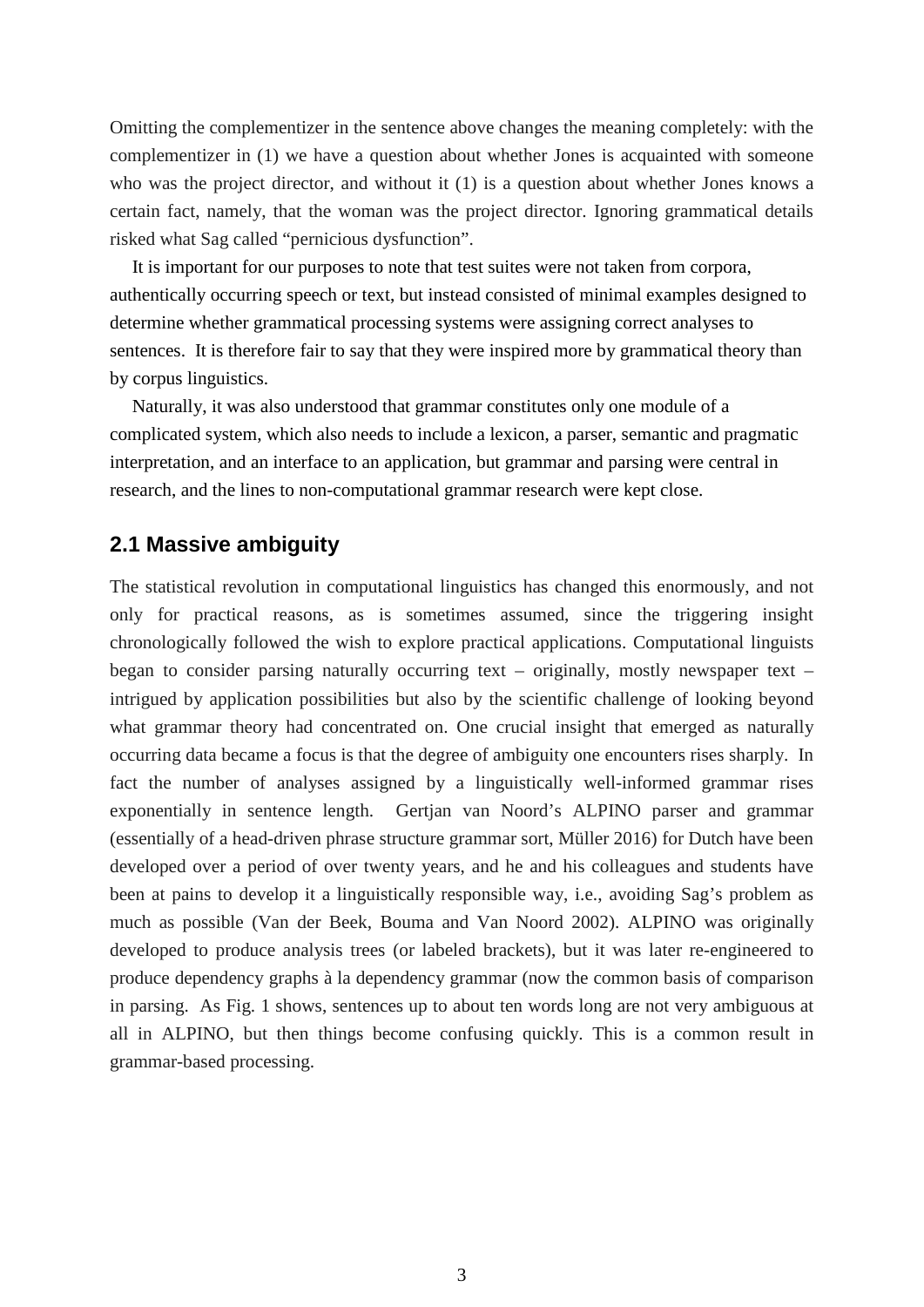

#IMAGE1: Nerbonne-NumberParses.png

#CAPTION: The average number of readings assigned by the linguistically well-informed grammar, ALPINO (Van Noord 2006). Note that 20-word long sentences (the length of an average newspaper sentence) have *on average* over 4,000 readings.

Figure 1. The average number of readings assigned by the linguistically well-informed grammar, ALPINO (Van Noord 2006). Note that 20-word long sentences (the length of an average newspaper sentence) have *on average* over 4,000 readings.

A natural reaction of non-computational linguists to this massive ambiguity is often polite skepticism, much like the reaction of non-linguists to linguists' observations of ambiguity. While it would not be feasible to examine all of the analyses assigned by a linguistically informed parser, one can examine many of the options exemplified in the set of analyses and ask whether the options belong in a strict grammar. Abney (1996) does exactly this, examining a myriad of interpretations assigned to the following sentence:

(2) *In a general way such speculation is epistemologically relevant as suggesting how organisms maturing and evolving in the physical environment we know might conceivably end up discoursing of abstract objects as we do* (Quine, Word and Object)

Abney points out that it is syntactically possible (albeit semantically nonsensical) to read the sentence in (2) so that *might* is a noun and *objects* a verb. *As we do* is naturally read as modifying the sentence or verb phrase headed by *discoursing*, but it could also modify the sentence or verb phrase headed by *objects*. The (computational) linguists that have tried to rule out ambiguities via stricter syntactic rules or selectional restrictions have generally given up, conceding that language is used flexibly enough to justify less strict rules.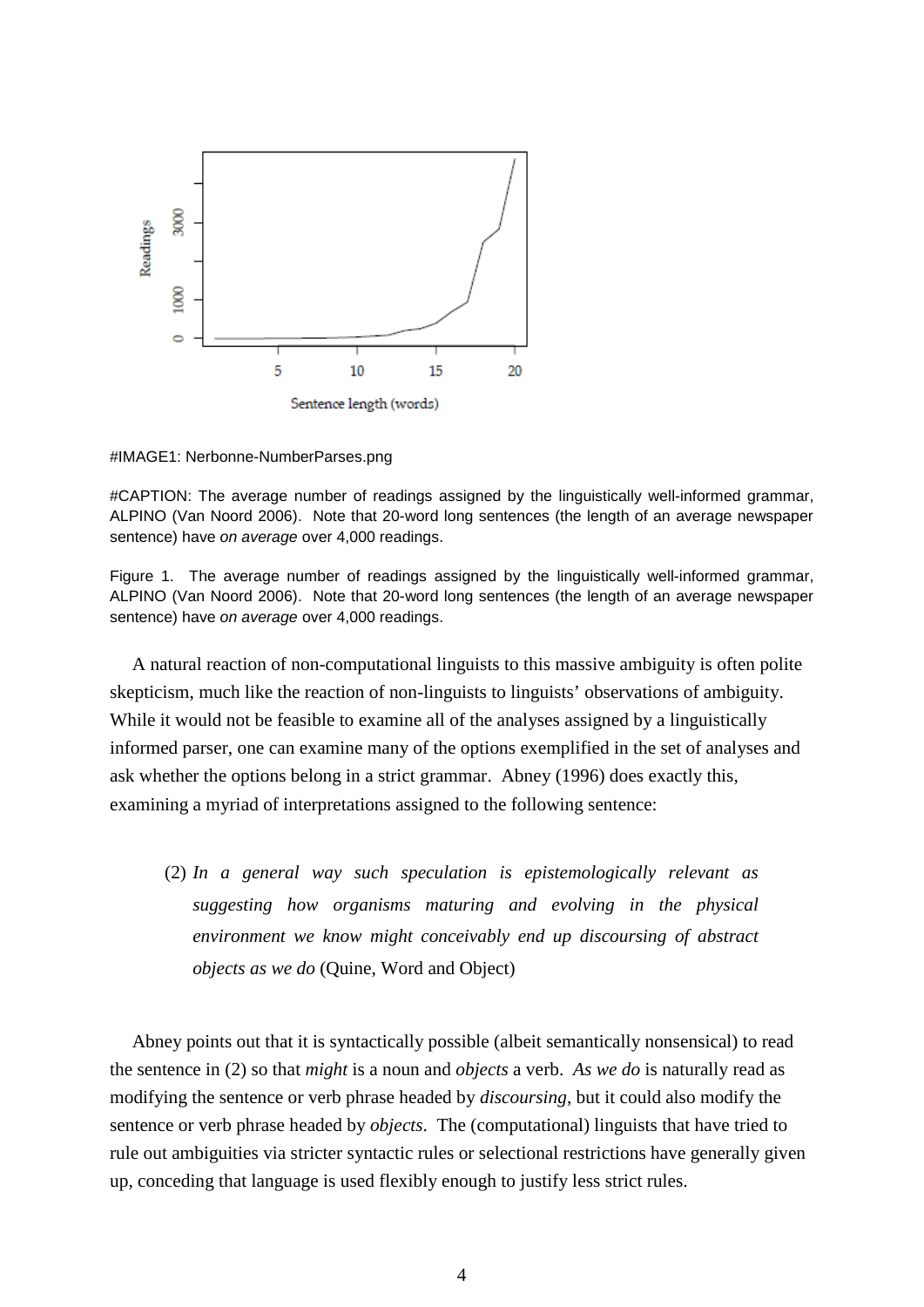The solution computational linguists turned to is STATISTICAL DISAMBIGUATION. In these systems, driven by machine learning (ML), one first collects a set of sentences and the analysis trees (or other analysis annotations) that correspond best to how each sentence is normally understood – one analysis per sentence with *no* indication of ambiguity. It would be unfeasible to ask human annotators to note the entire range of the thousands of analyses that sentences normally have, and the understood reading is most interesting in applications. The result is ANNOTATED DATA, and it is used to train ML classifiers to choose which analysis tree best describes sentences that were not used in training. The annotated data is also used to evaluate how well sentences are parsed, and I will have more to say on this below. In this case the data used for evaluation is withheld from the training data so as not to prejudice the evaluation (Black 1997). While the annotations and therefore the testing were originally based directly on analysis trees (or, equivalently, on labeled brackets indicating analysis trees), the tree-like annotations in test material have largely given way to dependency labels (Briscoe et al. 2002). The points below do not hinge on the sort of annotation used.

From the point of view of grammatical theory, the move from categorical parsing to systems for parsing *cum* statistical disambiguation represented the loss, or at least the denigrating, of a valuable computational partner. The work of the 1980s involving categorical, non-statistical parsing was aimed at detecting errors in grammatical coverage in order to thereby improve grammars. The errors that were detected often led to discussion with theoretical grammarians about the sorts of distinctions and rules needed in the computational systems. But the close collaboration was possible because test material consisted of minimal sentences designed to probe the discrimination of syntactic analysis systems. Once computational linguists began to work on real-world data (newspaper texts), the importance of length was brought home forcibly, as sentences in newspapers are about twenty words long on average. Pure grammatical analysis cannot be evaluated against all of the analysis trees produced by sentences working on newspaper text.

We note here that the original ambition of grammatically well-informed CL work had to be curbed – it turns out to be infeasible to check all the consequences of a grammar on all the data that is available.

#### **2.2 Limited parsing accuracy**

Computational linguists have agreed since the early 1990s that syntactic analysis systems needed to be evaluated strictly (Black, Lafferty and Roukos 1992). The discipline converged fairly quickly on a scheme borrowed from information retrieval in which both PRECISION and RECALL play a role.

In the precision-recall evaluation scheme, one parses a substantial amount of material – minimally a few hundred sentences, but often thousands – for which the correct analyses have been verified by humans. Let us focus for concreteness first on material that is annotated in labeled brackets. After the material has been parsed automatically by a system that is to be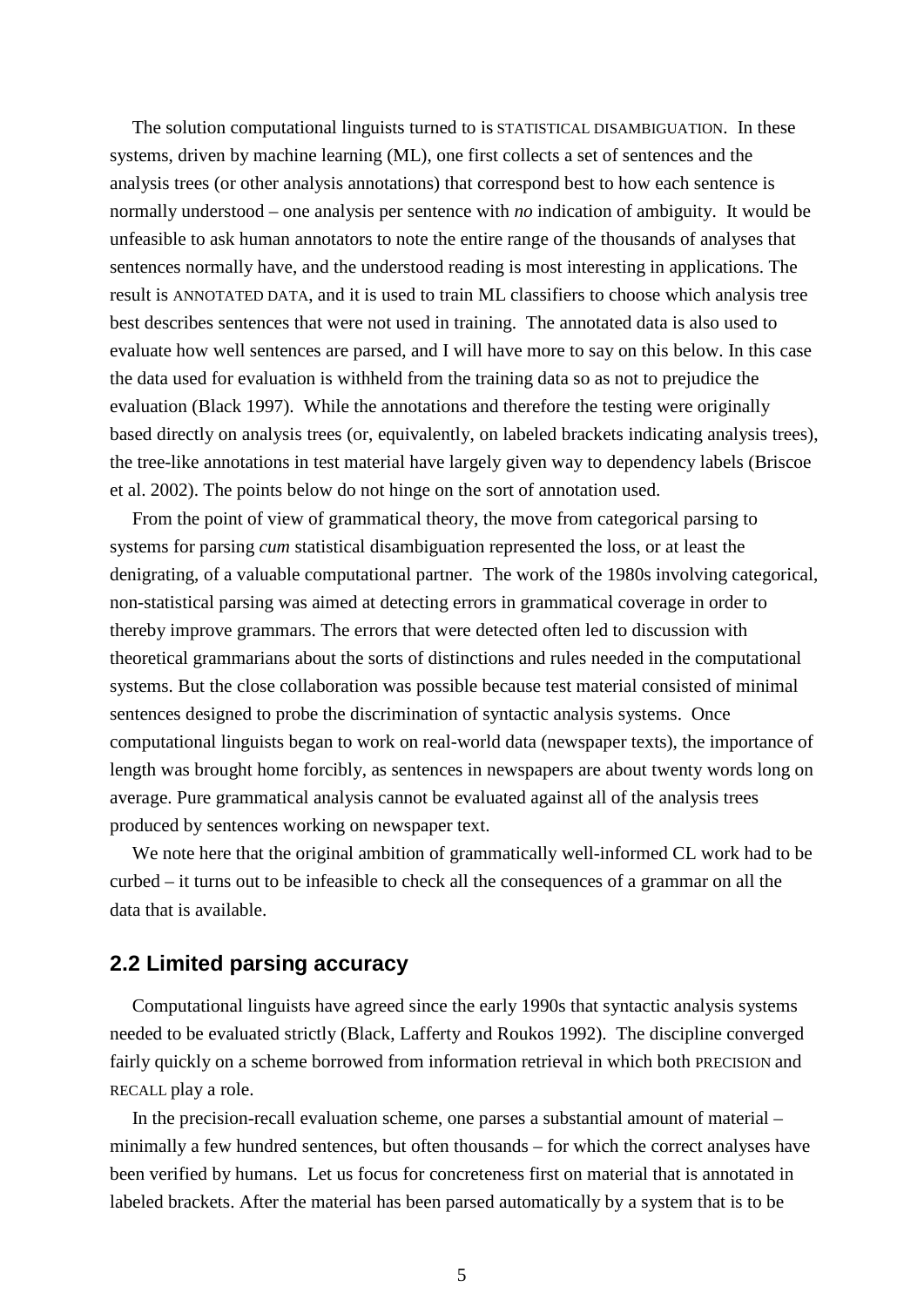evaluated, one compares the results, constituent by constituent. A constituent the analysis assigns is regarded as correct in case the right label is assigned to the right sequence of words; anything else is incorrect. In particular we keep track of the size of the following sets:

1) the humanly annotated constituents the parser recognizes correctly (true positives, *tp*);

2) the humanly annotated constituents the parser failed to recognize (false negatives, *fn*);

3) the constituents postulated by the parser but not recognized by annotators (false positives, *fp*); and finally

4) the constituents not postulated by the parser and correctly not recognized by annotators (true negatives, *tn*).

Precision is then the fraction of analyses that are correct (recognized by human experts), *tp/(tp+fp)*, and recall is the fraction of the humanly recognized constituents that the parser detects, *tp/(tp+fn)*. The same sort of scheme may be applied to the currently more popular evaluation in terms of labeled dependencies (mentioned above), but I won't discuss this variant separately. We illustrate the analysis types with a tiny example.



Figure 2. Syntactic analyses in test material against which parsers may be compared. Left an analysis of constituency, and right a (labeled) dependency graph. The tree on the left corresponds to the labeled bracketing [NP [Det a] [N-bar [Adj big] [N room] ] ], and the dependency graph shows a modifier dependency between the head 'room' and adjective 'big', and a determiner dependency between the same head and the determiner 'A'.

#CAPTION2: Syntactic analyses in test material against which parsers may be compared. Left an analysis of constituency, and right a (labeled) dependency graph. The tree on the left corresponds to the labeled bracketing [NP [Det a] [N-bar [Adj big] [N room] ] ], and the dependency graph shows a modifier dependency between the head 'room' and adjective 'big', and a determiner dependency between the same head and the determiner 'A'.

Table 1. The precision and recall rates of the analyses in the left column (parser output) based on the syntactic analysis above. I'm ignoring the non-branching nodes such as [Det a].

| Parser Output                             | Prec. | Recall |
|-------------------------------------------|-------|--------|
| ([Det a, big]), ([NP a,big,room])         | 0.5   | 0.5    |
| ([NP a, big, room])                       | 1.0   | 0.5    |
| $([N-bar big, room]), ([NP a,big, room])$ | 1.0   | 10     |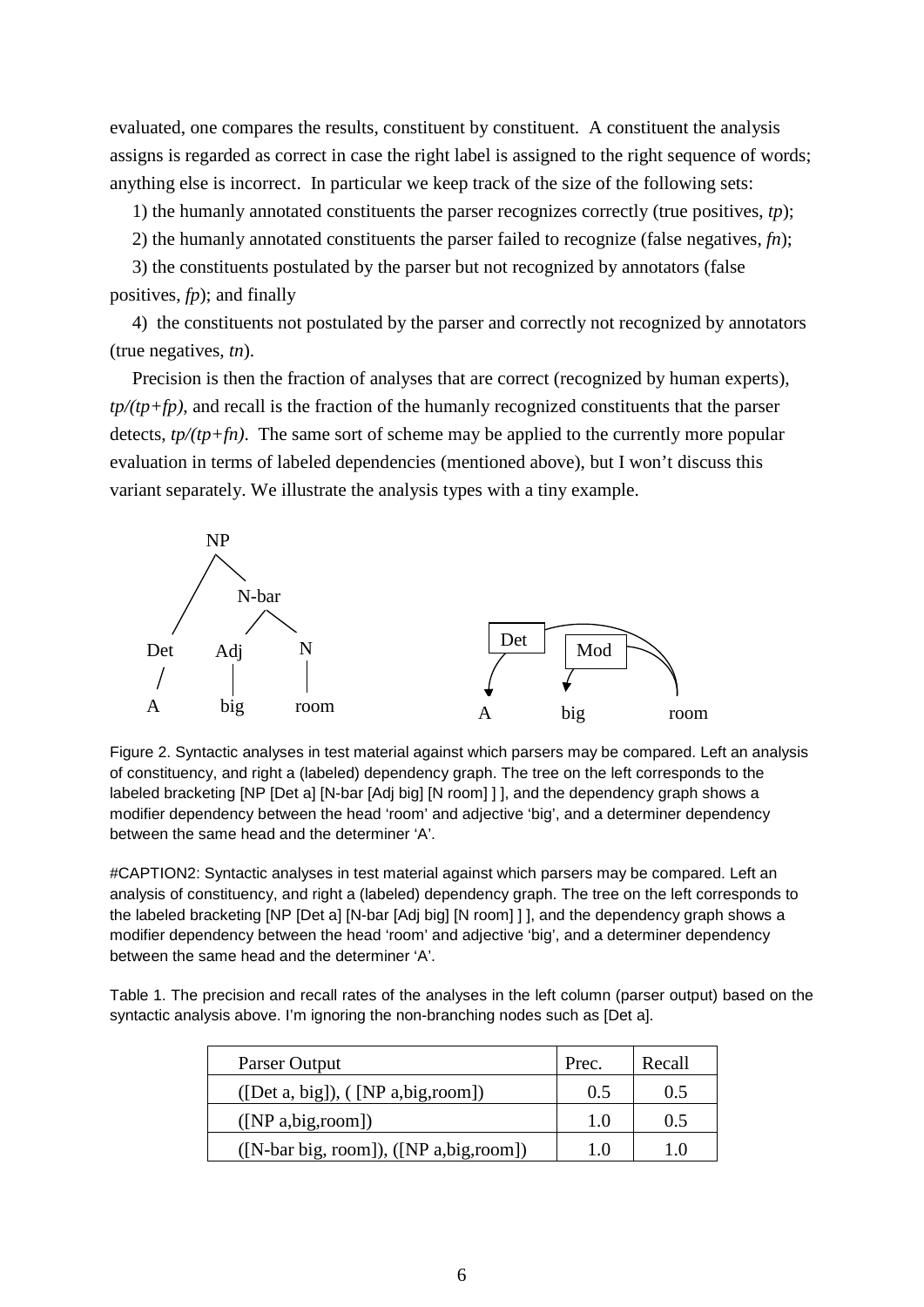Although I won't discuss separately the dependency-graphs as a basis for evaluation, I can mention that they're based on dependency triples of the sort "A-Det-room", and "big-Modroom". One checks parser results against so-called "gold-standard" (human-annotated) structures, just as with the constituent-based evaluations.

There is a broad consensus in computational linguistics that these scores reflect parse accuracy faithfully, but those interested in grammar should keep concretely in mind what a (good) score of ninety percent (or *0.9*) means. A sentence *n* words long has *n-1* non-terminal (internal) nodes (if the nodes are binary branching, which is typical), so the average 20-word sentence from a newspaper corpus will have 18 constituents recognized correctly and two incorrectly. In other words, typical sentences will include some misanalysed nodes. (I'm ignoring the fact that errors don't appear uniformly, but instead tend to clump.) We return to this in Sec. 4 (below).

It is further worth mentioning that both precision and recall are measured because researchers may usually increase one at the expense of the other (Manning and Schütze 1999). Finally, there is an accepted way to combine the scores,  $F_1$  an harmonic mean:

$$
F_1 = 2 \times \frac{precision \times recall}{precision + recall}
$$

Although parsing remains a central topic in computational linguistics, still attracting lots of energy and producing many papers (see the ACL Anthology<sup>[1](#page-6-0)</sup>), the improvements in the last twenty years have not been substantial.  $F_1$  rates for newspaper texts range from 0.89 to 0.92 for a variety of good systems (Ravi, Knight, and Soricut 2008), and no one expects rates to improve a great deal anytime soon.<sup>[2](#page-6-1)</sup> Steedman (2011) argues that we're bound to see a decreasing rate of progress because improvements have occurred (linearly) as data reserves increased in size exponentially, and that further increases of the required size (an order of magnitude) are infeasible. Of course this is frustrating to those who'd hoped and aimed for grammar and parsing systems that assign exactly the right analyses to all the phrases and sentences in a language.

It may be interesting to corpus linguists to know that several researchers have experimented with the grammars implicit in corpora annotated for other purposes. In this sort of experiment, one extracts all the sub-trees of depth one, e.g. the two subtrees in Figure 2, *NP→ Det N-bar* and *N-bar→ Adj N,* together with their frequencies, and then use these in a statistical parser. Klein and Manning (2003:424) report an  $F_1$ -score of 0.726 using this

<span id="page-6-0"></span><sup>1</sup> https://aclweb.org/anthology/

<span id="page-6-1"></span><sup>&</sup>lt;sup>2</sup> Choe and Charniak (2016) have just published a paper enabling  $F_0$ = 0.938 on a standard test set; this would be the best result and one of the biggest improvements in the last twenty years.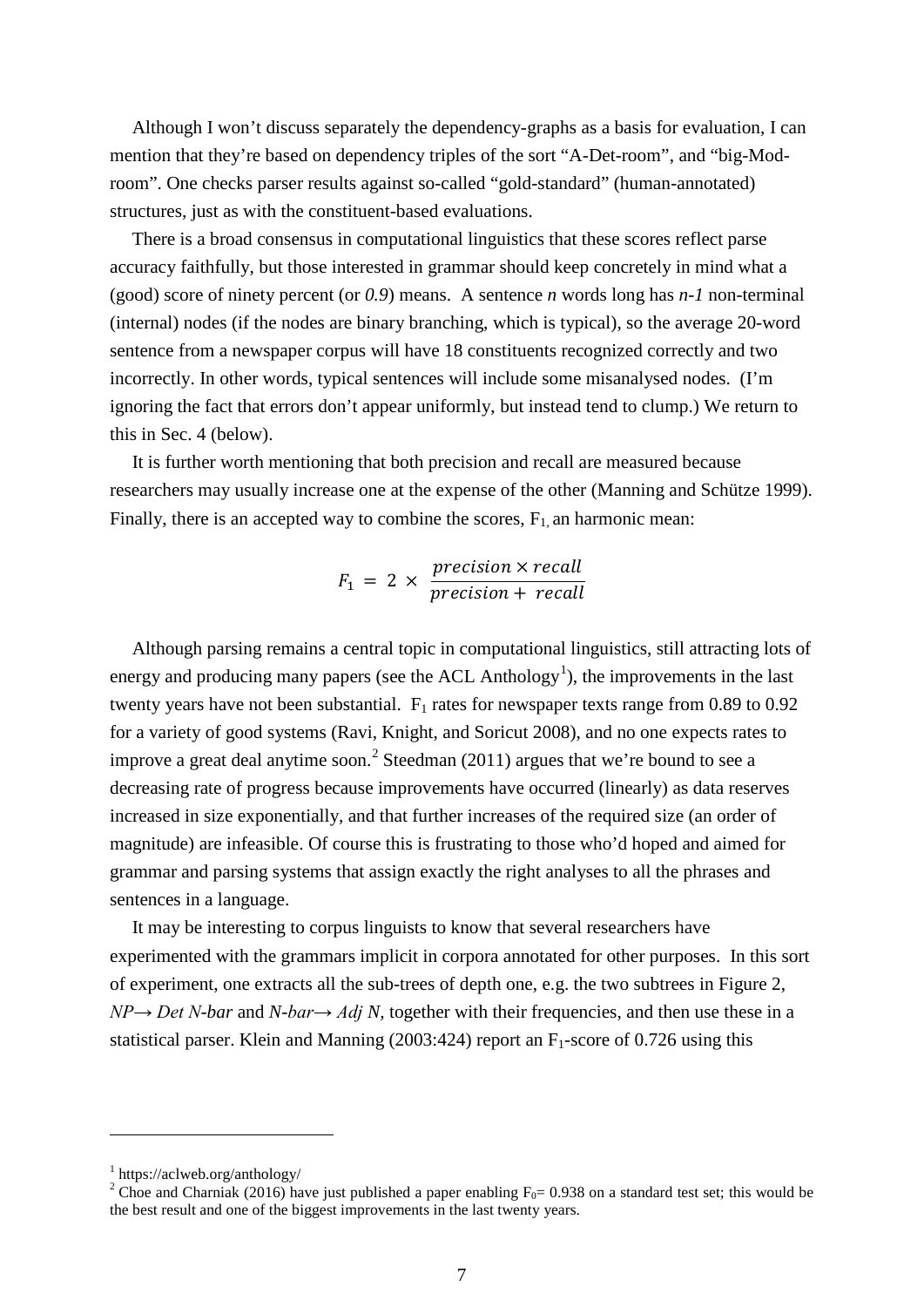approach. ML-based approaches are clearly doing a lot more than simply extracting rules and using their frequencies as estimates.<sup>[3](#page-7-0)</sup>

#### **2.3 Current work in computational linguistics**

For experts in corpus linguistics and grammatical theory, it is worth knowing that substantial improvements have been made in domain adaptation, i.e. adapting a grammar and parser originally developed for newspaper text to domains such as Twitter, technical manuals or email (McClosky, Charniak and Johnson 2010), and in exploiting existing parsers to develop multilingual technologies. The latter effort is known as the "Universal Dependencies" project which proceeds from a cross-linguistically consistent treebank annotation for 70 languages and seeks to stimulate multilingual parser development, cross-lingual learning, and parsing research from a language typology perspective (Nivre et al., 2016).

Finally, we cannot ignore in 2017 the ongoing shift in CL to the deep-learning methods inspired by neural networks (Socher et al. 2011, Schmidhuber 2015). These methods have already advanced to state-of-the-art practical use in some applications, e.g. machine translation (Wu et al. 2016), and they are contributing to modest improvements in parse accuracy, both in dependency parsing (Chen and Manning 2014) and in parsing categorial grammars (Ambati, Deoskar and Steedman 2016). But improvements are difficult and modest  $(\pm 1\%)$ . The developments are nonetheless worth following, since the results are being evaluated against the same sorts of annotated material used earlier. So improvements will accrue to tasks such as search for grammatical theory or corpus linguistics. A familiar complaint about neural-net-based processing would have it that the workings remain a black box, providing little insight as to why performance improves (when it does), but this criticism is being undercut by work showing how to analyze the inner workings of the networks a posteriori (Stoianov, Nerbonne, and Bouma 1998; Kuncoro et al. 2017).

This concludes our discussion of recent computational linguistics with regard to its relevance to the study of grammar. We return to generative models such as HPSG and LFG, which have a long history of collaboration with computational linguistics in Sec. 3.2 below.

<span id="page-7-0"></span><sup>&</sup>lt;sup>3</sup> But see Charniak (1996) for an appraisal of "tree-bank grammars" more optimistic than Klein and Manning's.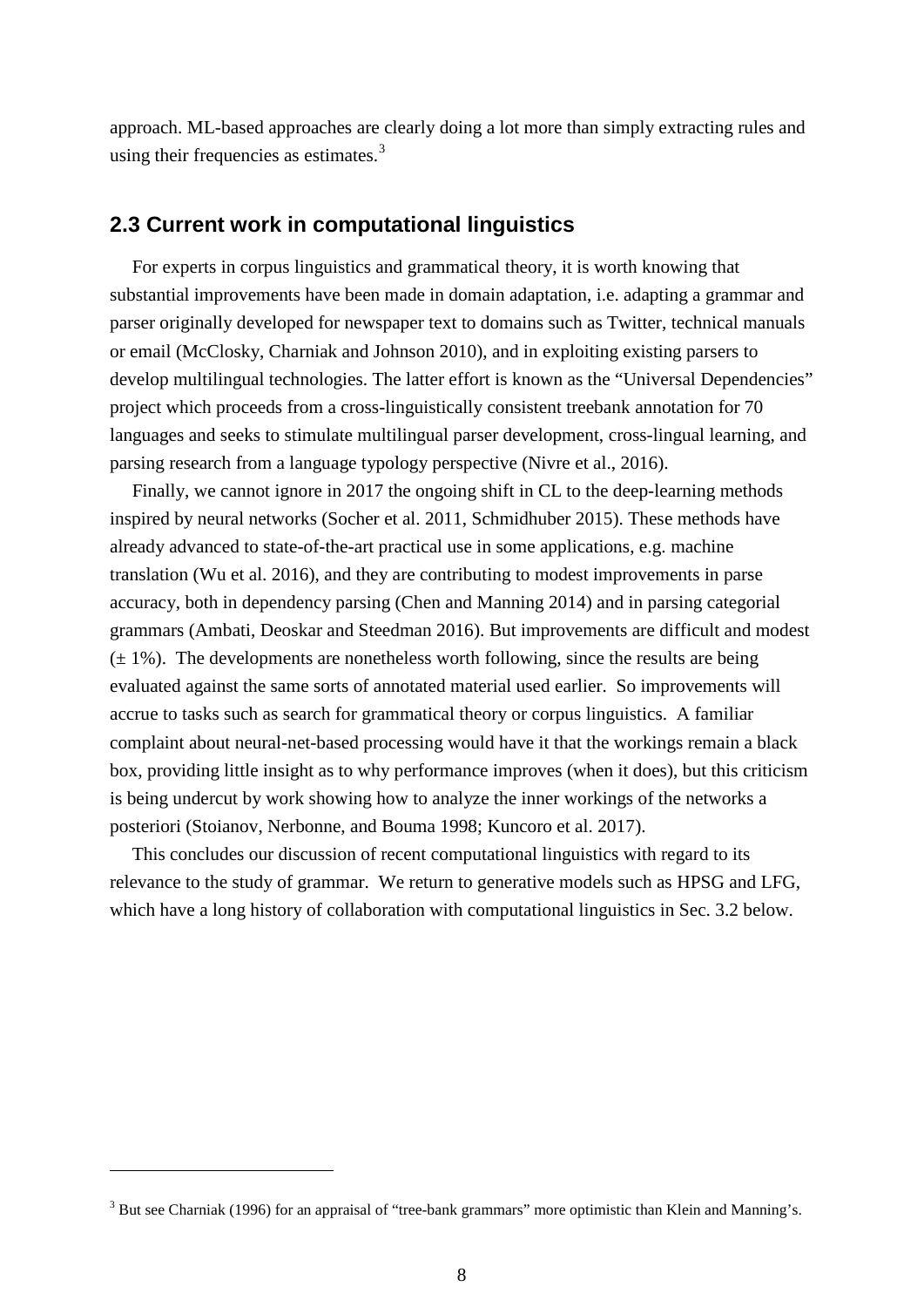## **3. Grammatical theory**

In the first subsection below we consider work in the Chomskyan tradition, which I'll refer to as TRANSFORMATIONAL, in the second, work that strives toward more exactly formalized models (such as categorial grammar), and in the third work in cognitive linguistics.

#### **3.1 The generative legacy**

 $\overline{a}$ 

Grammar studies have inherited a well-thought out model from generative grammar including a statement of the task of grammar, namely to devise a completely explicit procedure capable of defining (or enumerating, or producing) all and only the grammatical structures in a language. Since sub-sentential structures occur within sentences, it is sufficient, to carry out this task, that the procedure focus on producing – or GENERATING – sentences. And while the description of the task might sound at first pedestrian, even tedious, there is lots of room for theoretical discussion on what sorts of procedures, sub-procedures, modules, communication protocols, and even architectures are best suited for the task. If we date the beginning of Generative Grammar at the publication of Chomsky's *Syntactic Structures* (1957), then the model has inspired sixty years of research by thousands of researchers, and it has undoubtedly contributed enormously to the scientific understanding of grammar, its complexity, and to their implications for human cognition, learning and evolution.[4](#page-8-0)

The operative goals of the enterprise have shifted over the decades, however, at least for most generative grammarians, both with respect to the range of phenomena considered and with respect to the level of detail of the description. Concerning the range of phenomena analyzed, attention focused increasingly on CORE GRAMMAR, essentially constructions involving recursion. This was a conscious curtailment of the original descriptive ambitions of generative grammar (Pinker and Jackendoff 2005).

With respect to precision, early works emphasized the need for attention to concrete detail in generative theory building, in particular for specifying rules exactly and exhaustively. Most papers and even introductory texts from the last half of the generative period (since well before 1987, the mid-point between the publication of *Syntactic Structures* and now) are much less than explicit about the exact forms of rules, feature systems, and even grammar organization. The feeling of practitioners seems to be that more exact formulations can come later, that they may be abstracting usefully away from irrelevant details, and that the most pressing task currently is to understand the main lines of the overall system, e.g., the sorts of tree structures allowed (is recursion asymmetrically limited to the right edges of trees), whether tree transformations might be limited to a single rule or pair of rules ("merge"), or the nature of the information in the various modules and their interfaces, for which the concrete

<span id="page-8-0"></span><sup>&</sup>lt;sup>4</sup> See Roberta D'Alessandro's list "The achievements of generative syntax" for insights due to research in the transformational tradition. <http://ling.auf.net/lingbuzz/003392> (viewed Apr. 11, 2017).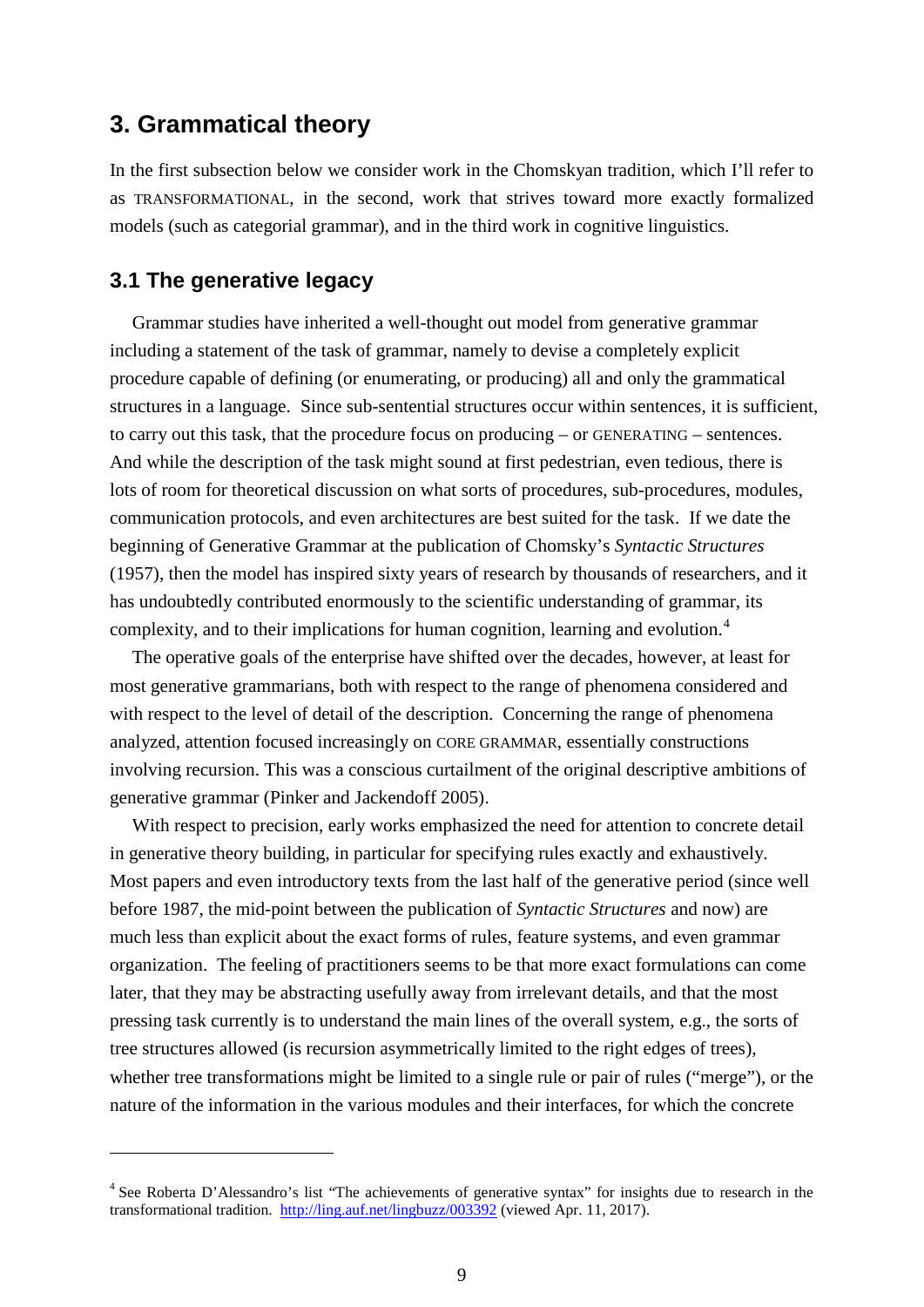details in a broad coverage grammar are less than crucial. It also has turned out to be very difficult to obtain the abstract insights with any degree of certainty.

This wasn't always so. Early generative grammar was adamant about demanding exact and detailed formulations. For those who didn't witness this period personally, or who have forgotten it, the attitude was sharply different in the early days of this research line. When I worked on implementing grammar-processing systems in the 1980s and early 1990s, I kept a copy of Stockwell, Schachter and Partee (1973) on my desk for English and Heidolph, Flämig and Motsch (1981) for German. The latter is not formalized, but the former is, and both present an enormous amount of very detailed material from the early generative tradition.<sup>[5](#page-9-0)</sup>

Pullum (1989) complained about the decline in exact formulations and documents the developments in the 1980s, stimulating an unusual response from Chomsky (1990), who basically defends the decreased level of formalization. Chomsky accepts the potential value of more formalization, but challenges that "the burden of proof is on those who consider the exercise worth undertaking." (p.146). It is interesting to note from our perspective that Chomsky (p.43) also speculates that the generative program as realized his *The logical structure of linguistic theory* (1955) may have been "premature and far too ambitious".

Chomsky thus took issue with Pullum's complaint, but not with the observation that the methods have shifted in the generative grammar work that his ideas still dominated.<sup>[6](#page-9-1)</sup> The main point for our argument is that detailed and explicit formulations are no longer being produced. Whether that's good or bad, it hinders the cooperation among computational linguists and corpus linguists, many of whom would like to profit from theory.

The shift from a focus on explicit and concrete detail has made the work less interesting to computational linguists working on syntax, virtually all of whom have turned to other research lines when they sought information from linguistics.<sup>[7](#page-9-2)</sup> We turn to some of that work in the next section. The decision to shun concrete formulations has also made the generative work less interesting to all those who'd like to know the details of grammars and not just the main lines, which, as noted above, have also been difficult to pin down. Those interested in

<span id="page-9-0"></span><sup>5</sup> *Mais l'honneur a ceux qui le meritent*! Broekhuis and Corver (2016) is the last of a seven-volume series on Dutch syntax from a transformational perspective and with an emphasis on description. See https://www.meertens.knaw.nl/cms/nl/medewerkers/143600-hansbr. It would be great to see more such works.

<span id="page-9-1"></span> $\frac{1}{6}$  $\frac{1}{6}$  $\frac{1}{6}$  In the text I have refrained from stating that I agree with Pullum that there's a problem here. In fact I agree that work from theoretical grammar I discuss in this section also suffers in quality because the link to the empirical basis of the claims is often vague. For the record, it's every researcher's right to research in the direction he or she finds most promising, most interesting, or that she judges she's most likely to be able to contribute to. Given Chomsky's enormous contributions I would not presume to criticize his choice in how he conducts his research. The problem Pullum sketches arises not because of how a single researcher works, but rather when no one in a research community is taking advantage of the various modern means of quality control – corpus investigation (see below), strict formalization or computational implementation.

<span id="page-9-2"></span><sup>&</sup>lt;sup>7</sup> Eric Wehrli's work constitutes an honorable exception (Wehrli 1988). An assiduous referee pointed me to Abney and Cole (1985), Nelson (1987) and Kuhns (1986), all of whom implemented some aspects of government-binding theory, but as far as I know only Wehrli pursued this research line to the point of broad coverage.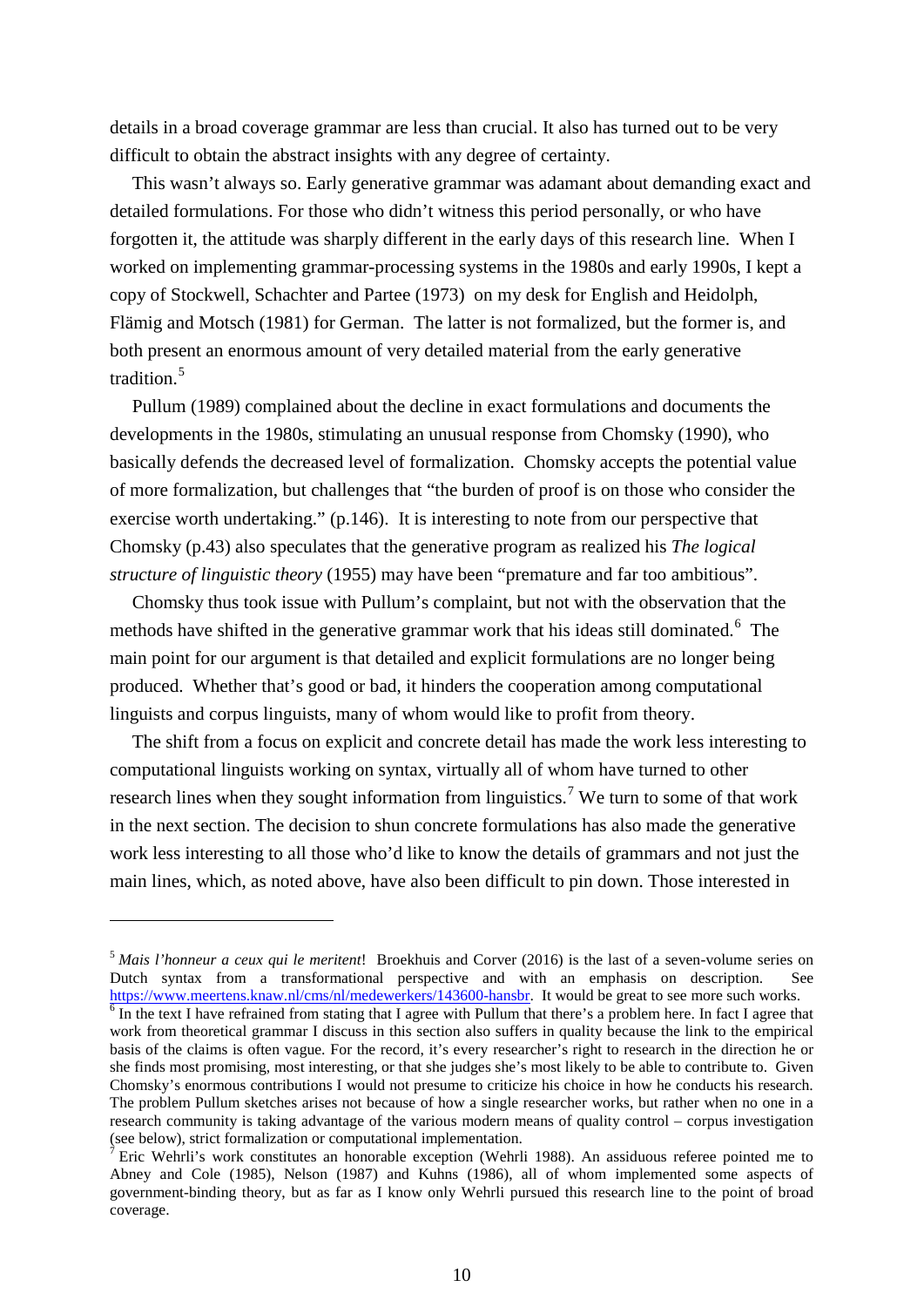the details are not only computational linguists, but also second-language instructors, language documentation specialists, language pathologists, and students of language contact and language change, all of whom work with more concrete details. The study of grammar would benefit if the channels of communication were more open.

#### **3.2 Other generative traditions**

Several competing frameworks have continued to insist on exact and detailed formulations, among them categorial grammar (CG), head-driven phrase structure grammar (HPSG), lexical-functional grammar (LFG), and tree-adjoining grammar (TAG), and in fact many researchers in these frameworks rely on computational implementations of their research in order to test its coverage concretely, something which is virtually unknown in contemporary transformational work.

Stefan's Müller work on German grammar in the HPSG framework may serve as an example of the continued energy in this research line, but I hasten to add that there is excellent research in the other frameworks as well (Kaplan et al. 2004; Hockenmaier and Steedman 2002; Abeillé 1988; Kallmeyer and Osswald 2012). To begin there are several extensive works on German syntax (Müller 1999, 2002, 2010) as well as a large number of detailed studies (see<https://hpsg.hu-berlin.de/~stefan/Pub/> for more specialized studies), and Müller is at pains to compare these to work from the transformational community where he can (Müller 2016).

Müller (2015) presents the computational system he uses to test his analyses, undoubtedly one of the reasons for the success his theoretical work has enjoyed. Carl Pollard once argued convincingly that formalization was an good way to detect inconsistencies and carelessness in theorizing, arguing the "PRO-theorem" (Chomsky 1986) was an example of how unformalized ideas could become confused. The "theorem" may be formulated very simply:

- 1. Every governed anaphor must be bound.
- 2. Every governed pronominal must be free (non-bound).
- 3. PRO is an anaphor and a pronominal.

PRO must not be governed.

The logic appears impeccable, but Pollard (1993) argues that it fails because the notion 'governed' is defined differently for anaphors and for pronominals. This means that the formulation effectively hides an equivocation. Rigorous formalization would promote the exposure of the slip, Pollard argues. I think that Pollard was right, but also that computational implementation is yet another, and better tool in theory testing. Müller's work, like that of colleagues in categorial grammar, lexical-functional grammar and tree-adjoining grammars, generally exploit this tool.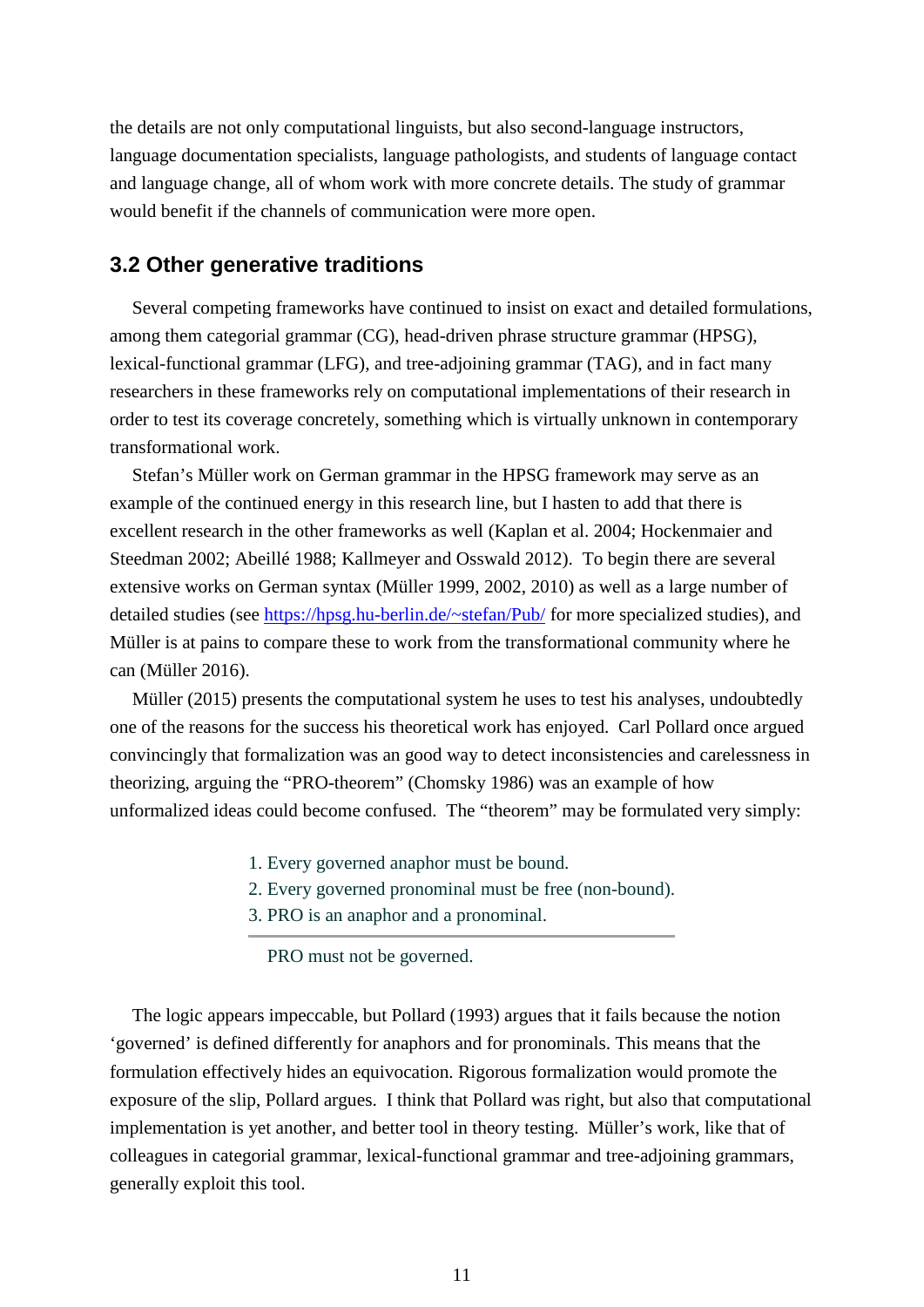The question nonetheless arises how these frameworks deal with the massive ambiguity and limited accuracy of modern natural language processing, and, of course they are limited in the same way as anyone else. Their systems, too, suffer from finding too many analyses for long sentences and are not more accurate when measured on free text. But the parsing systems, when developed to support grammar research, rather than for applications such as information extraction from newspaper text, can be tested on limited material especially designed for the topic at hand. Following the tradition of Montague Grammar, researchers generally implement FRAGMENTS of the grammar under study, not pretending to completeness (Müller and Lipenkova 2013). It is clear that this strategy risks inconsistencies across fragments, but the advantage is a more rigorous test of the (limited) grammar.

Corpora are properly the focus in Sec. 4 below, but the researchers pursuing alternative, stricter generative models have vigorously exploited corpora (Bildhauer 2011; Abeillé, Clément, and Toussenel 2003). The lines of communication are open between these communities.

#### **3.3 Cognitive linguistics**

Cognitive linguistics emphasizes that grammars are largely learned through experience and pleas therefore for a "usage-based" perspective (Ungerer and Schmid 2013), and it is especially popular among researchers in second-language learning (Robinson and Ellis 2008). Among grammatical theories, practitioners see the greatest affinity with CONSTRUCTION GRAMMAR (Goldberg 2006), which rejects the old idea that fairly simple grammars rely on complex lexical information for treatments of compositional phrasal semantics and exceptionality (so-called "strict lexicalism").<sup>[8](#page-11-0)</sup> Instead, each construction (or rule) may be associated with its own peculiar semantics and potentially idiosyncratic syntax. This perspective has stimulated hundreds of papers on various constructions, and has convinced most linguists that the older, strictly lexicalist view was flawed.

Construction grammar has also been stimulating theoretically. Stefanowitsch and Gries (2003) introduced COLLOSTRUCTIONS into the grammarian's tool box, and Boyd and Goldberg (2011) show the need to tease apart the effects of sheer frequency in use (ENTRENCHMENT) from the effects of encountering a form where another is expected (PREEMPTION). Preemption (also known as 'blocking') was well accepted in morphology, while the constructionists extended the applicability of the concept to syntax. There is also very interesting usagebased work on the effects of information density, but which doesn't identify Cognitive Linguistics or construction grammar as its inspiration. This is discussed in the following section.

In general, students of grammar appreciate not only detailed descriptions and analyses of individual constructions, but also systematic treatments that attend to how constructions may

<span id="page-11-0"></span><sup>8</sup> See Müller and Wexler (2014) for a dissenting view.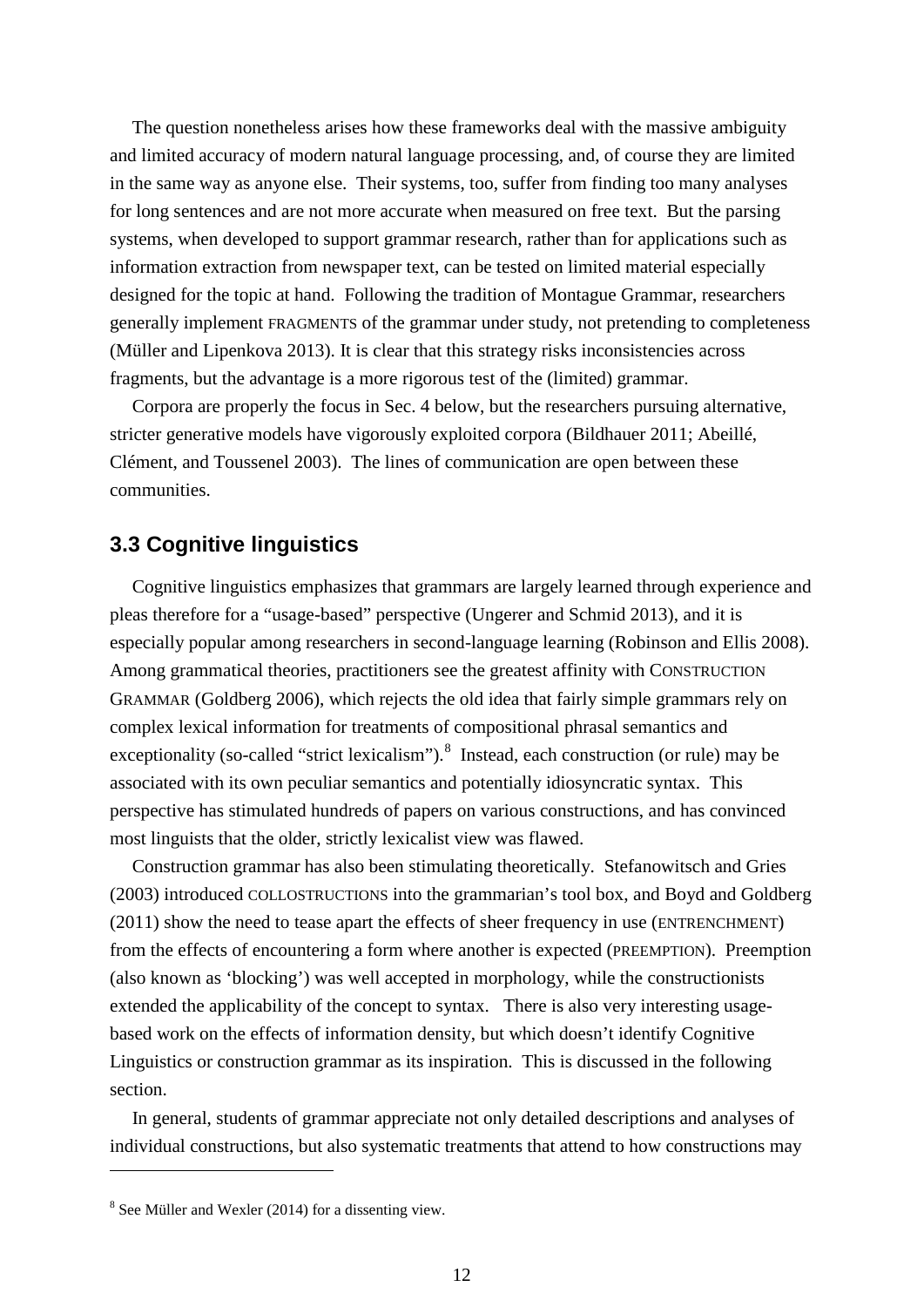interact and what sorts of constraints they might underlie. Berkeley Construction Grammar projected a systematic vision (Kay 2002), and Sag (2012) sketches a formalization within the HPSG feature formalism. While there therefore exist more systematic developments of the Construction Grammar ideas, a great deal of the work focuses on the description of small numbers of constructions with no formal treatment.

If the usage-based perspective is maintained, one might easily imagine that "use" will turn out to break down into various sorts of uses, perhaps favoring different syntaxes, and that a closer cooperation with psycholinguists work on sentence processing might develop (Pickering and van Gompel 2011), perhaps in particular in cooperation with models that involve memory crucially (Lewis and Vasishth 2005).

An encouraging development is Dunn's (2017) demonstration that construction grammars can be computationally learned, at least to some extent. While the result of the learning is not evaluated as parsers normally are (see above), Dunn does succeed in showing that instances of constructions are detected with measureable reliability. More work in this direction might accelerate collaboration among grammar theorists.

## **4. Corpus linguistics**

 $\overline{a}$ 

Corpus linguistics has blossomed in the past thirty years, harvesting from ever larger corpora[9](#page-12-0) and producing inter alia *the* standard grammar of English, built exclusively on corpus results (Huddleston and Pullum 2002). As noted above, there is increasing amount of work in computational linguistics and in grammatical theory that tries to exploit corpus evidence extensively. The usage-based perspective of construction grammar lends itself immediately to corpus-based research, and this branch of theoretical linguistics has embraced corpora most enthusiastically (Gries and Stefanowitsch 2007), but, as we noted above, work in the alternative generative lines also exploits corpora where it can. Many researchers in grammar, particularly those who worked on languages they do not speak natively, welcome the opportunity to document that their non-native intuitions were not fantasies.<sup>[10](#page-12-1)</sup>

Corpus linguists have also contributed theoretically, e.g. Biber and Conrad's (1999) ideas on lexical bundles, the affinities of words for other words, seen in recurrent sequences, even when they do not constitute idioms. Bresnan et al. (2007) demonstrate that a logistic regression model involving ten independent linguistic variables can predict the dative alternation with astounding accuracy  $(> 95\%)$ . The paper is a statistical tour de force, but we

<span id="page-12-0"></span><sup>9</sup> As of Nov. 2016 DeReKo (IDS Mannheim) included over 30 billion word tokens.

<span id="page-12-1"></span><sup>&</sup>lt;sup>10</sup> An autobiographically inspired remark. My work on German impersonal constructions in the early 1980s met with skepticism about the acceptability of some data – even though it was taken in part from published works – because its author was not a native speaker. I was gratified when Hinrichs (2016) showed that the basic patterns are more widely attested. The general point is that corpora contribute in situations such as these as well.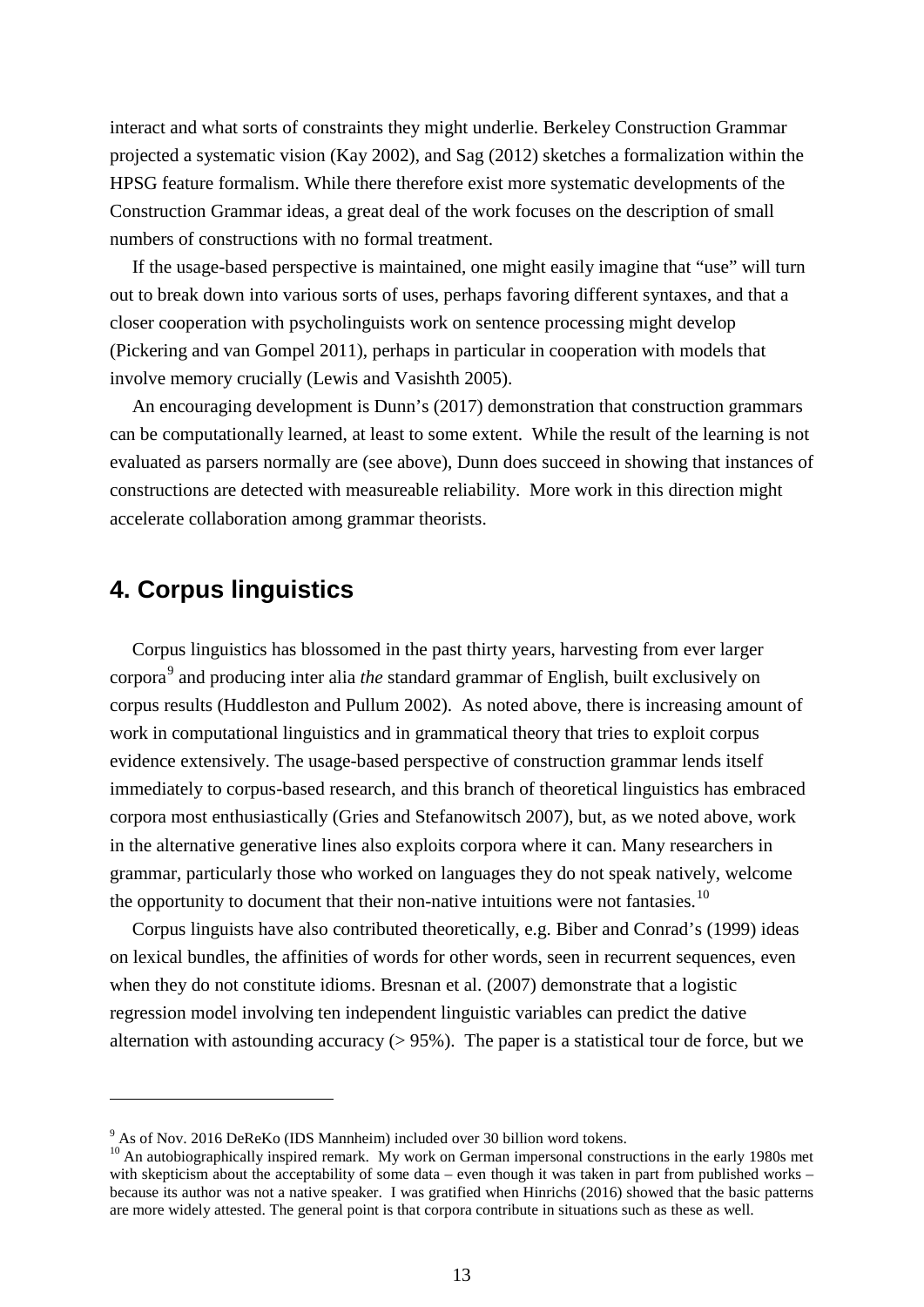note that it is focused on explaining a variation in grammatical form, rather than what constitutes grammaticality.

Another very interesting current research line has been enabled by work in corpus linguistics, even if it does not stem from it directly. Levy and Jaeger (2006), Jaeger (2010) and Linzen and Jaeger (2016) advance the thesis that texts tend to maintain a uniform information density, meaning that they distribute surprises (entropy peaks) fairly evenly. At least one large collection of research projects is pursing these ideas in concert ("Information Density and Linguistic Coding", [http://www.sfb1102.uni-saarland.de/\)](http://www.sfb1102.uni-saarland.de/). Interestingly Jaeger (2010:24-25, 46-49) attributes some inspiration for his work to computational linguistics.

### **4.1 The status of corpus evidence**

 $\overline{a}$ 

To avert misunderstandings, let's start with two points that might be platitudes, the first that corpus evidence is not completely reliable, just as evidence in general is not. Even welledited newspapers and journals make mistakes, so that it always makes sense to examine crucial data and not simply assume that all that is published is well formed. Second, we acknowledge that the study of grammar cannot rely exclusively on corpus evidence. There are languages for which no corpora are available, and given the Zipfian distribution of words and constructions, rare structures, especially involving combinations of infrequent substructures, may simply not be instantiated, even in very large corpora. In addition, some of the methodology of grammatical theory goes well beyond that of checking whether or not a structure exists. I'm thinking of methods that ask whether one form is equivalent to another, whether one statement implies another, etc. We would impoverish grammatical theory if we made no use of that sort of data.

There are also numerous instances in which researchers have adduced corpus evidence that seems acceptable to the relevant judges and that contradicts putative generalizations. To someone who's worked with grammaticality intuitions, this does not seem surprising, as one often tries to construct data of a certain structure where it turns out that the judgments are less than robust. In particular, researchers working on languages other than their own are often leery lest they talk their respondents into preferred judgments or subliminally move them in a favored direction. So it's interesting to note that the more pressing problem is not obtaining an unbiased judgment of acceptability, $11$  but rather the failure to be imaginative enough to create well-formed examples of the sort under investigation. Intuition-based research is too quick to condemn. So Van der Beek et al. (2002) found examples of extraposition from comparatives in topic, and Meurers and Müller (2009) adduced violations of subjacency as

<span id="page-13-0"></span> $11$  The experimental work showing that published grammaticality judgment tend to correlate with non-linguists' judgments (Schütze and Sprouse 2014, and references there) indeed ties intuitive data to a more general population, but note that it cannot address the problem that judges are too quick to condemn. That problem arises when researchers (or naïve judges) fail to consider a wide enough range of possibilities.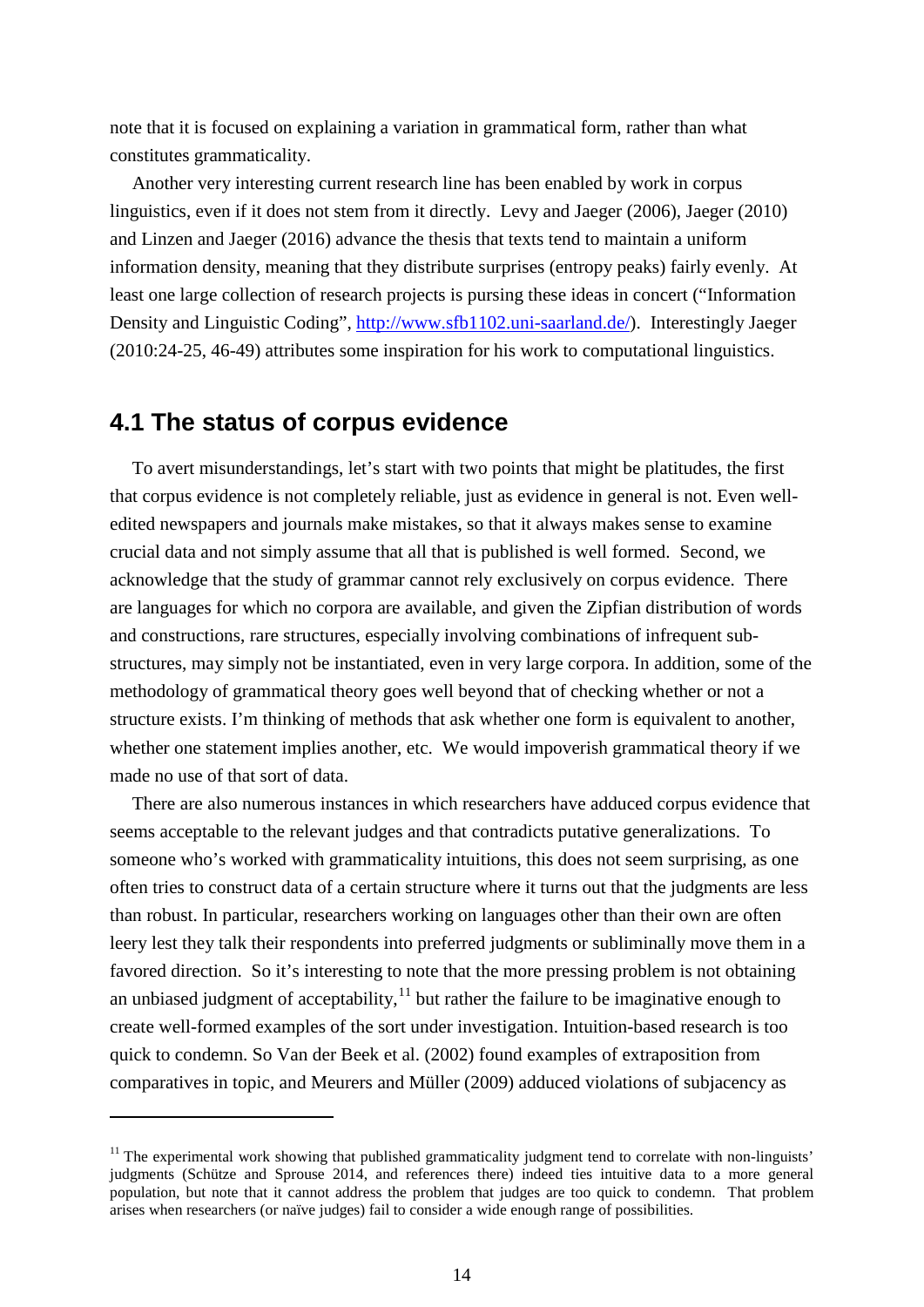well as doubly filled *Vorfeld* positions. The list may be extended easily, and I'd like to say more about this, given an attitude I've encountered among grammarians that corpora cannot provide the "negative evidence" that plays such a central role in Generative Grammar (including both transformational and alternative generative theories of the sort discussed above). While it's true that corpora cannot *provide* negative evidence, they can contribute to *verifying* it. Corpus evidence shows that introspection is "too quick to condemn."

Bresnan (2007) reports on an especially interesting example involving the dative alternation, a construction which has been the subject of dozens, if not hundreds of studies. The issue in focus was which verbs allow the "alternate" formulation. After searching for examples in corpora, she noted that she occasionally found *more* examples of the supposedly unacceptable sort than of the supposedly preferable one. One example involved the verb *drag*:

(3) … while Sumomo dragged him a can of beer (in corpora) \*I dragged John the box ('\*' from published acceptability rating)

I tend to agree with the star in the example, albeit without great conviction, but I also find the dative-shifted example acceptable. The example is especially interesting because the construction is so well studied, but also because it illustrates succinctly one of the problems with negative judgments of acceptability, namely that they are based on concrete examples but are used to justify conclusions of general restrictions. A conclusion about ungrammaticality of a construction (or rule) based on a single example is always a hasty generalization. Effectively, the unacceptability star in the example above was used to conclude that *drag* allowed only the PP indirect object, but not the double NP construction, a structural restriction. That conclusion is hasty without more extensive sampling, in this case with various combinations of arguments and adjuncts. Grammarians have been guilty of hasty generalizations when it comes to considering the import of unacceptability data.

Adli, García and Kaufmann (2015) document cases where critics of corpus linguistics methods have gone so far as to claim that intuitions and corpus evidence belong to different realms, so that corpus evidence could have no bearing on claims made in transformational research lines. Since the studies I surveyed adduced examples from corpora that pass the intuition test (they seem well formed), the move to dismiss all such evidence is hasty, and, given the "too-quick-to-condemn" problem, would render intuition-based theories methodologically ill equipped. Finally, if it turned out to be necessary to isolate some theories from corpus evidence, that would *per se* make those theories less comprehensive and less interesting.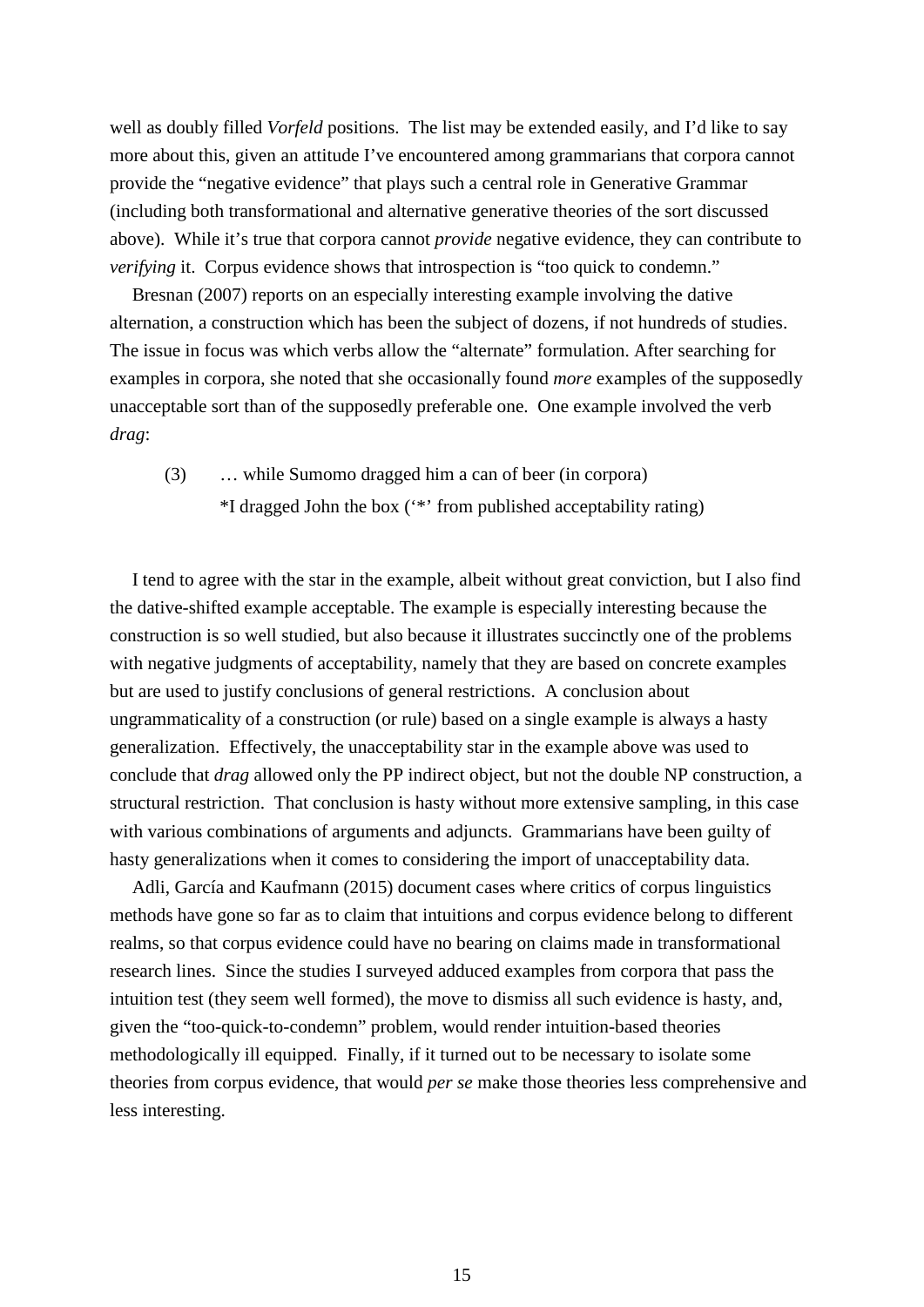## **4.2 Shortcomings of corpus work today**

Let's begin by reviewing known issues that ought to be solved. First, given the size of modern corpora, it seldom makes sense only to report statistical significance and not effect size. Despite the good advice of Baroni and Evert (2008), this still happens.

Second, search mechanisms are still not expressive (flexible) enough. Using XPATH and XQUERY, one can quantify over annotations, and this is useful if one wishes to study, e.g., impersonal constructions. Then one can search for nodes dominating finite verbs but which do not dominate subject complements (in the usual sorts of annotation). The following XPATH expression searches for the Dutch auxiliary verb *worden* that does not have a sister node with the dependency relation 'su' (subject)":<sup>[12](#page-15-0)</sup>

//node[@lemma="worden" and not( ../node[@rel="su"] ) ] It still finds some clauses with indirect objects that can look like subjects,<sup>[13](#page-15-1)</sup> but it gets the job done. The key is in the interpretation of 'not' as 'there is no' (dependent subject). In TigerSearch one could use *atomic* negation (König and Lezius 2000:6), which in the example above would amount to searching for nodes with the lemma *worden* and a dependent that is not a subject – which of course isn't the same thing. A search like the latter returns clauses with subjects as long as there are other dependents that are not subjects, e.g. direct or indirect objects. The negation was interpreted atomically, meaning 'with a dependent which is not a subject', TigerSearch was an excellent tool in its time, but the query languages have improved. The improvements ought to be adopted more widely.

Third, and moving beyond the border of solved problems, we still need search interfaces for non-programmers. The query-by-example tool GrETEL (Augustinus et al. 2013, see too http://gretel.ccl.kuleuven.be) seems to be on the right track, but there may not be a perfect tool with respect to this issue.

But there are much less tractable issues, too. Given the long tails in linguistic frequency distributions, large corpora are indispensable, and given the large size of contemporary corpora, only automatic annotation is feasible, i.e., annotation produced by taggers and parsers, not human judges. As we noted in the section on computational linguistics above, however, the accuracy of parses seems to have hit a ceiling still under 95% *per constituent*. This means that sensitive work has to be checked manually for its dependence on potentially incorrect annotation. I don't suggest that everything needs to be checked, only samples, but I don't see any other way to immunize studies against annotation errors. It is worth adding here, that parse errors and therefore annotations are not random noise, as some constructions, e.g., those involving coordination and ellipsis, are particularly error prone.

<span id="page-15-0"></span><sup>&</sup>lt;sup>12</sup> With special thanks to Gosse Bouma, local XPATH guru.

<span id="page-15-1"></span><sup>13</sup> Such as *u wordt verzocht* 'you are asked', but note *mij wordt verzocht* ('I(dat.) am asked'. These can be eliminated if one adds: and not(../node[@rel="obj2"])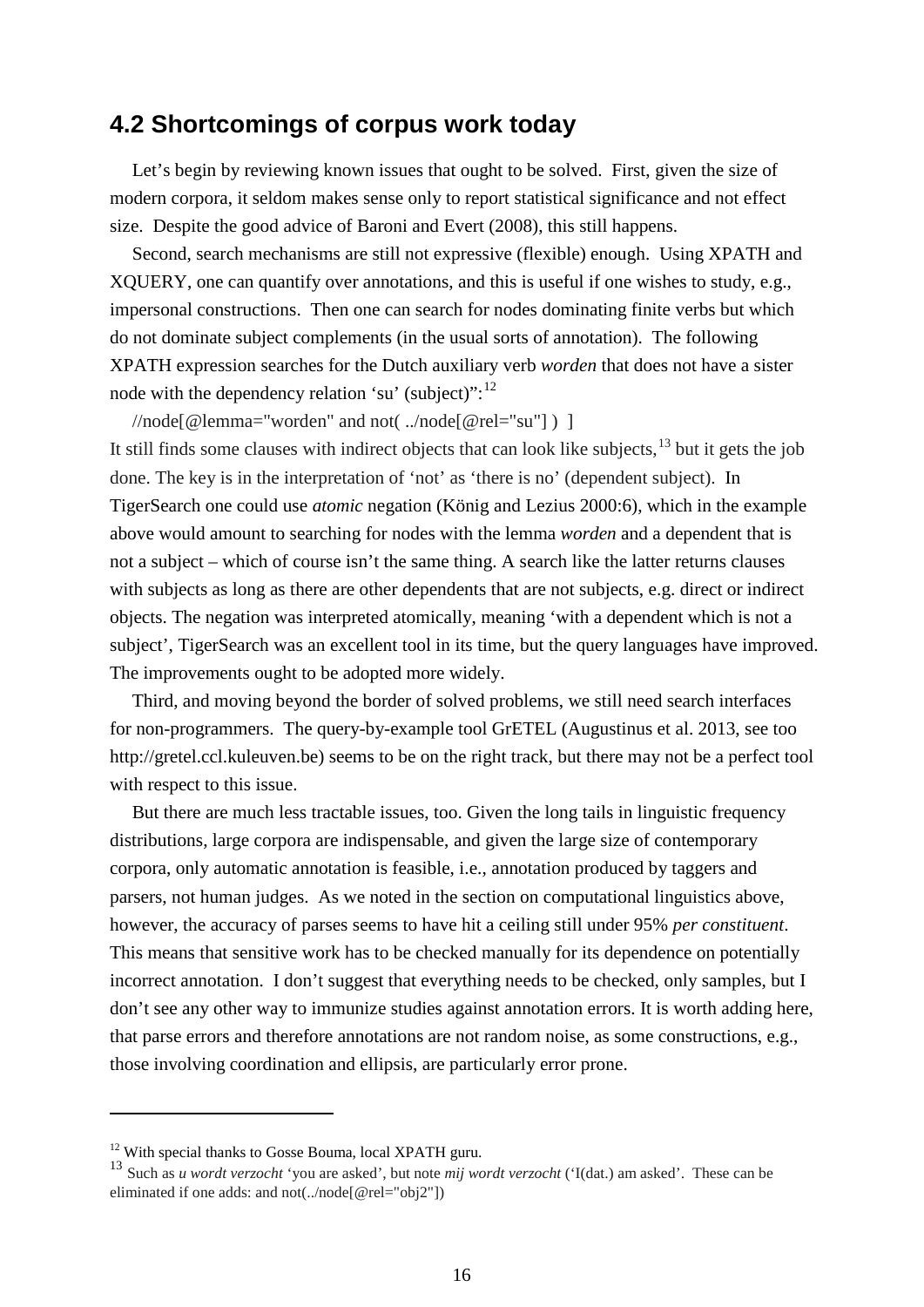## **5. Conclusions and prospects**

The direct communication between computational linguistics and grammatical theory is the focus of a relatively new journal, *Linguistic Theory and Language Technology*, [14](#page-16-0) and this is surely a sign of serious interest. In particular, the reflective special issue on "The interaction of linguistics and computational linguistics" (Baldwin and Kordoni 2011) demonstrates that a number of prominent researchers in computational linguistics, including Ken Church, Eva Hajiová, Mark Johnson and Mark Steedman advocate closer cooperation between the two fields, even if several authors see areas other than grammar as the most promising.

The transformationalists show less interest, and it is mostly critical. Everaert et al. (2015) criticize that computational linguists should focus more on hierarchical rather than sequential structure, but they select engineering-inspired work, which has practical constraints, to illustrate their points, and they ignore computational work on inducing phrase structure models, even in the only area that they discuss, machine translation (p.731).<sup>[15](#page-16-1)</sup> The "deeplearning" models discussed in Sec. 2.3 above explicitly aim at modelling non-sequential phenomena.

My goal in writing this paper was to foster a bit more understanding about and among the various communities studying grammar. As I said above virtually all students of grammar are taking advantage of corpora, and I also argued that corpora might be the only remedy to the "too quick to condemn" problem. I don't think any special effort is needed to keep corpora in a central role in the study of grammar.

Of course, I won't try to argue that the field has been so ambitious that an allusion to Macbeth is warranted. His admission to "vaulting ambition" closes a detailed, painfully honest reflection on why the actions he planned might be criticized. The colleagues in various sub-fields have also chosen their goals and methods judiciously.

#### **Acknowledgments**

 $\overline{a}$ 

I'm grateful to the following colleagues for discussion about the material discussed here, but, as usual, inferences about the degree of agreement would be risky: Gosse Bouma, Edoardo Cavirani, Rob van der Goot, Martin Everaert, Göz Kaufmann, Stefan Müller, Gertjan van Noord, Marc van Oostendorp, Gertjan Postma, and Geoff Pullum. One anonymous referee was unusually helpful, and I thank him or her greatly, albeit anonymously.

<span id="page-16-0"></span><sup>&</sup>lt;sup>14</sup> The Journal of Language Modeling likewise aims "to help bridge the gap between theoretical linguistics and natural language processing (NLP)." (Przepiórkowski 2012).

<span id="page-16-1"></span> $15$  Pereira (2000) suggests that a great many of the transformationalists' criticisms of work in computational linguistics implicitly assumes that computational linguistics never got beyond the stage of working on n-gram models of words. Everaert et al.'s paper is not reassuring on that score.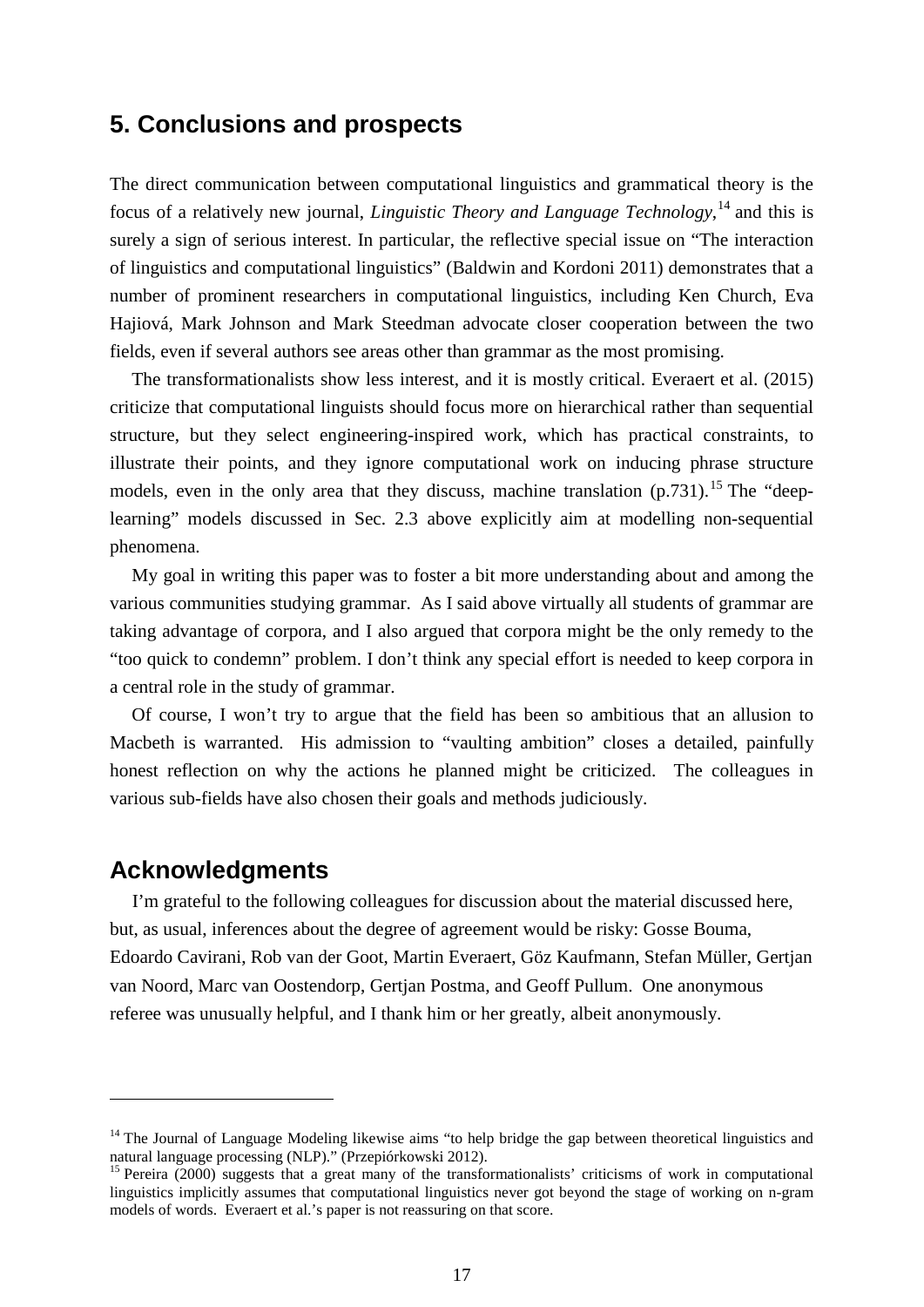# **References**

- Abeillé, Anne. 1988. "Parsing French with Tree-adjoining Grammar: Some linguistic accounts." *Proc. 12th Intrnatn'l Conf. on Computational Linguistics (COLING).* 7-12.
- Abeillé, Anne, Lionel Clément, and François Toussenel. 2003. "Building a treebank for French." In: Anne Abeillé (ed.) *Treebanks. Building and using parsed corpora.* 165- 187. Kluwer: Netherlands.
- Abney, Steven. 1996. "Statistical methods and linguistics." In: Judith Klavans and Philip Resnik (eds.) *The balancing act: Combining symbolic and statistical approaches to language*. 1-26. Cambridge: MIT Press.
- Abney, Steven, and Jennifer Cole. 1985. "A government-binding parser." *Proceedings of the 16th Annual Meeting of the North-Eastern Linguistic Society*.
- Adli, Aria, Marco García García, and Göz Kaufmann. 2015. "System and usage: (Never) mind the gap." In: Aria Adli, Marco García García, and Göz Kaufmann (eds.) *Variation in Language: System-and Usage-based Approaches.* 1-25. Berlin: De Gruyter.
- Ambati, Bharat Ram, Tejaswini Deoskar, and Mark Steedman. 2016. "Shift-Reduce CCG Parsing using Neural Network Models." *Proc. Conf. North American Chap., Association for Computational Linguistics: Human Language Technologies*. 447-453. Shroudsburg: ACL.
- Augustinus, Liesbet, Vincent Vandeghinste, Ineke Schuurman and Frank Van Eynde. (2013). "Example-based treebank querying with GrETEL–now also for spoken Dutch." *Proc. 19th Nordic Conference of Computational Linguistics* (NODALIDA 2013). 423-428. Linköping: Linköping University Electronic Press.
- Baldwin, Timothy, and Valia Kordoni. 2011. "The Interaction between Linguistics and Computational Linguistics." *Linguistic Issues in Language Technology* 6(1): 1-6.
- Baroni, Marco, and Stefan Evert. 2008. "Statistical methods for corpus exploitation." In: Anke Lüdeling and and Merja Kytö (eds.), *Corpus Linguistics. An International Handbook.* 777-803. Berlin: Mouton de Gruyter.
- Biber, Douglas, and Susan Conrad. 1999. "Lexical bundles in conversation and academic prose." In: Hilde Hasselgård and Signe Oksefjell (eds.) *Out of corpora: Studies in honour of Stig Johansson*. (Language and Computers 26). 181-190. Amsterdam: Rodopi.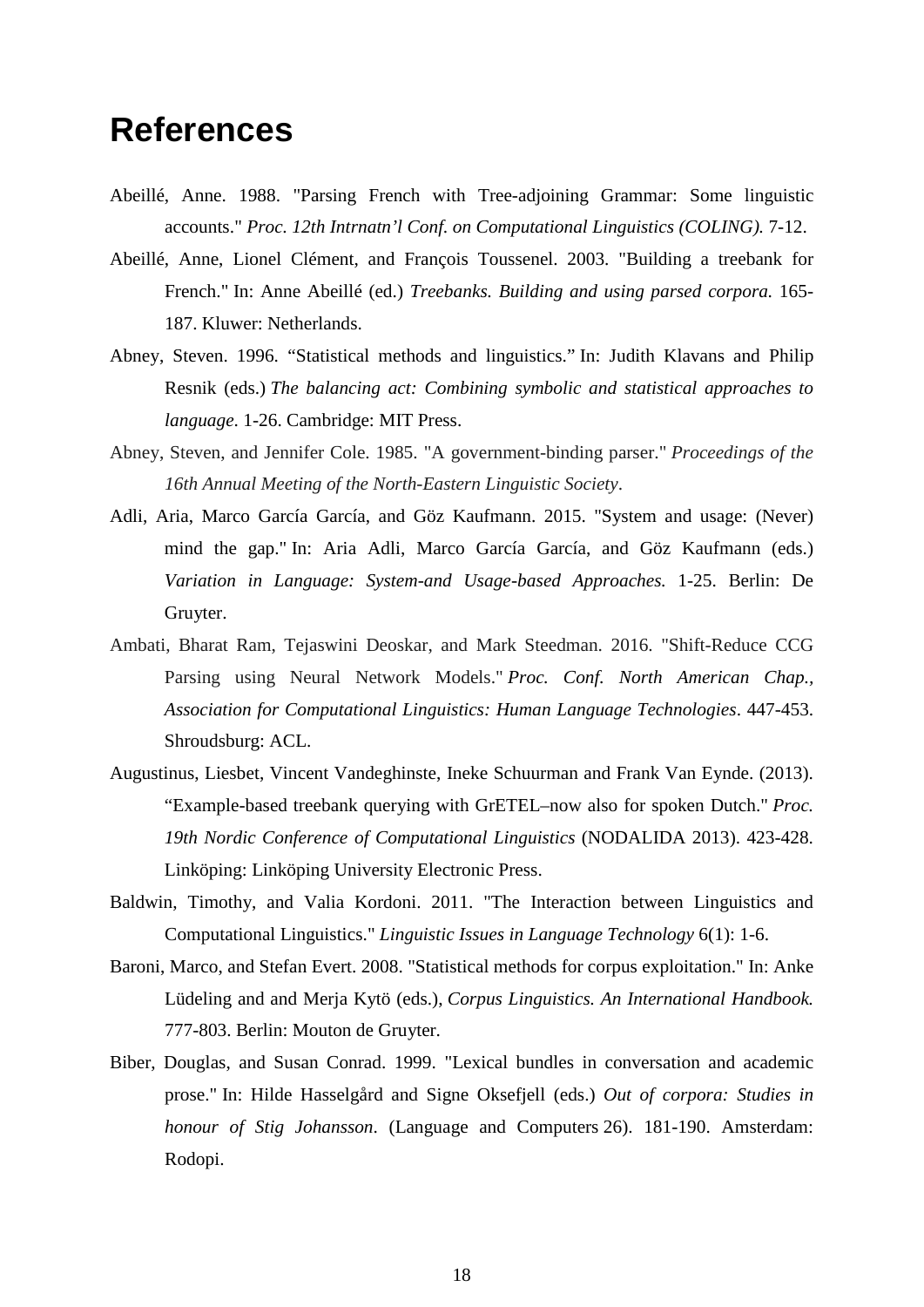- Bildhauer, Felix. 2011. Mehrfache Vorfeldbesetzung und Informationsstruktur. Eine Bestandsaufnahme. *Deutsche Sprache* 4: 362–379.
- Black, Ezra. 1997. "Evaluation of broad-coverage natural-language parsers." *Survey of the state of the art in human language technology*. Cambridge: CUP.
- Black, Ezra, John Lafferty, and Salim Roukos. 1992. "Development and evaluation of a broad-coverage probabilistic grammar of English-language computer manuals." *Proc. 30th Annual Meeting, Association for Computational Linguistics*. 185-192. Shroudsburg: ACL.
- Boyd, Jeremy, and Adele Goldberg. 2011. "Learning what not to say: The role of statistical preemption and categorization in a-adjective production." *Language* 87(1): 55-83.
- Bresnan, Joan. 2007. "Is syntactic knowledge probabilistic? Experiments with the English dative alternation." In: Sam Featherston and Wolfgang Sternefeld (eds.) *Roots: Linguistics in search of its evidential base.* 75-96. Berlin: Mouton de Gruyter.
- Bresnan, Joan, Anna Cueni, Tatiana Nikitina and R. Harald Baayen. (2007). Predicting the dative alternation. In: Bouma, Gerlof, Irene Maria Krämer, and Joost Zwarts (eds.) *Cognitive foundations of interpretation*. 69-94. Amsterdam: KNAW.
- Briscoe, Ted, John Carroll, Jonathan Graham and Ann Copestake. 2002. "Relational evaluation schemes". *Proc. Beyond PARSEVAL Workshop, 3rd Intrnatn'l Conf. on Language Resources and Evaluation* (LREC). 4-8.
- Broekhuis, Hans, and Norbert Corver. 2016. *Syntax of Dutch: Verbs and Verb Phrases. Volume 3.* Amsterdam: Amsterdam University Press.
- Charniak, Eugene. 1996. "Tree-bank grammars". In *Proceedings of AAAI/IAAI*. 1031-1036.
- Chen, Danqi, and Christopher D. Manning. 2014. "A Fast and Accurate Dependency Parser using Neural Networks." *Empirical Methods in Natural Language Processing*. 740- 750. Shroudsburg: ACL.
- Choe, Do Kook and Eugene Charniak. 2016. "Parsing as language modeling." *Proc. 2016 Conference on Empirical Methods in Natural Language Processing*. 2331-2336.
- Chomsky, Noam. 1986. *Knowledge of language: Its nature, origin, and use.* Portsmouth, NH: Greenwood Publishing Group.
- Chomsky, Noam. 1990. "Topic... comment. On formalization and formal linguistics" *Natural Language & Linguistic Theory* 8(1): 143-147.
- Correa, Nelson. 1987. "An attribute-grammar implementation of Government-binding theory." *Proc. 25th Ann. Meeting, Association for Computational Linguistics*. 45-51. Shroudsburg: ACL.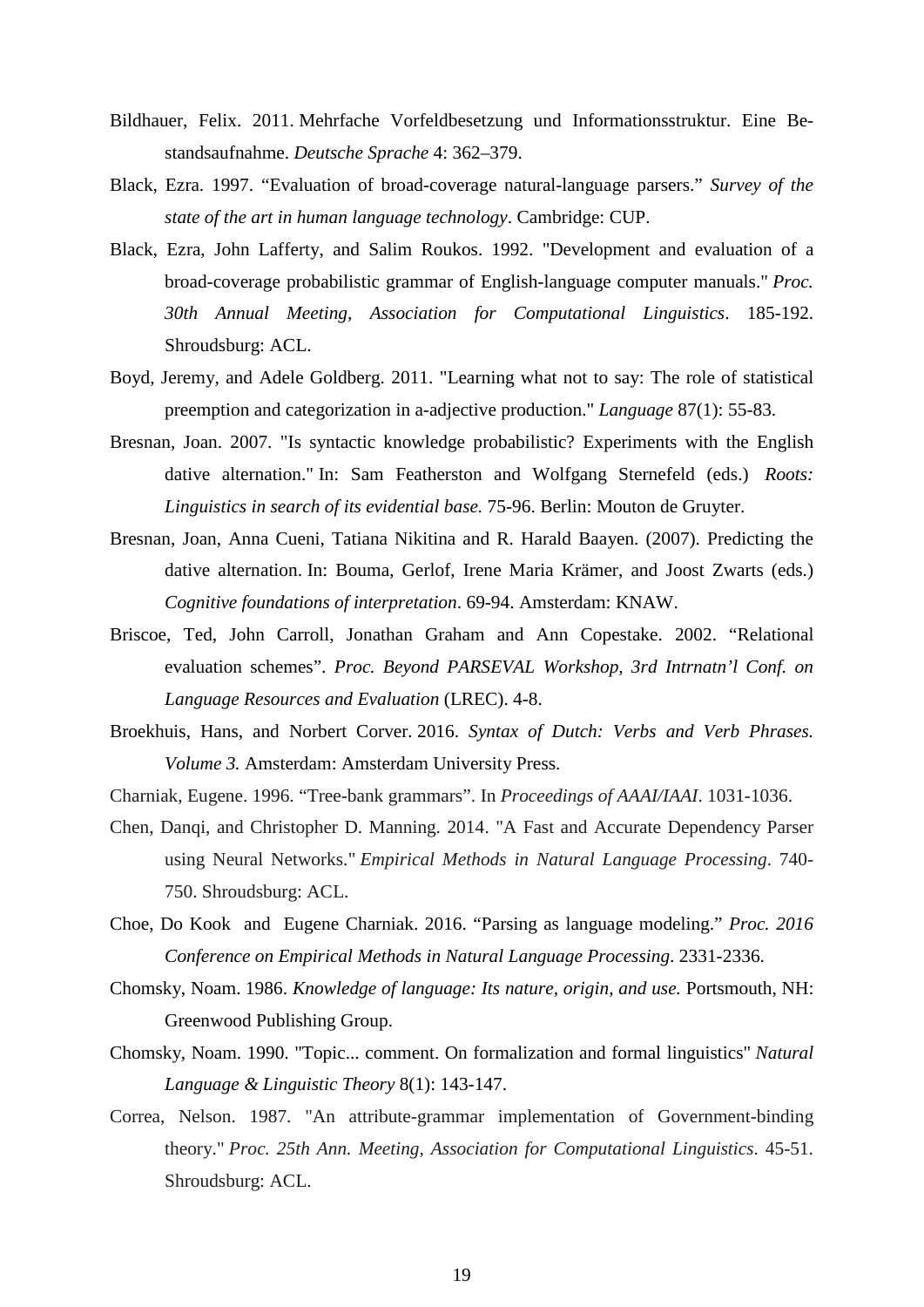- Dunn, Jonathan. 2017. "Computational learning of construction grammars." *Language and Cognition* 9(2): 254-292. Online (3/2016), DOI: <https://doi.org/10.1017/langcog.2016.7>
- Everaert, Martin, Marinus Huybregts, Noam Chomsky, Robert Berwick, and Johann Bolhuis, 2015. "Structures, not strings: linguistics as part of the cognitive sciences." *Trends in cognitive sciences*, *19*(12): 729-743.
- Flickinger, Dan, John Nerbonne, Ivan Sag and Tom Wasow. 1987. "Toward evaluation of NLP systems." Paper distributed at the 1987 ACL Meeting, Stanford. Avail. at www.let.rug.nl/nerbonne/papers/Old-Scans/Toward-Eval-NLP-1987.pdf
- Goldberg, Adele E. 2006. *Constructions at work: The nature of generalization in language.* Oxford: Oxford University Press.
- Gries, Stefan Thomas, and Anatol Stefanowitsch. 2007. *Corpora in cognitive linguistics: Corpus-based approaches to syntax and lexis.* Berlin: Walter de Gruyter,
- Heidolph, Karl Erich, Walter Flämig, and Wolfgang Motsch. 1981. *Grundzüge einer deutschen Grammatik*. Berlin: Akademie-Verlag.
- Hinrichs, Erhard. 2016. "Impersonal passives in German: Some corpus evidence" In: Martijn Wieling, Martin Kroon, Gertjan van Noord and Gosse Bouma (eds.) *From semantics to dialectometry: Festschrift in honor of John Nerbonne*. 149-158. Milton Keynes: College Publications.
- Hockenmaier, Julia, and Mark Steedman. 2002. "Generative models for statistical parsing with Combinatory Categorial Grammar." *Proc. 40th Ann. Meeting, Association for Computational Linguistics*. 335-342. Shroudsburg: ACL.
- Huddleston, Rodney, and Geoffrey K. Pullum. 2002. *The Cambridge Grammar of the English Language*. Cambridge: Cambridge University Press.
- Jaeger, T. Florian. 2010. "Redundancy and reduction: Speakers manage syntactic information density." *Cognitive Psychology* 61(1): 23-62.
- Kallmeyer, Laura, and Rainer Osswald. 2012. "An analysis of directed motion expressions with lexicalized Tree-Adjoining Grammars and frame semantics." *International Workshop on Logic, Language, Information, and Computation*. 34-55. Berlin: Springer.
- Kaplan, Ronald M., Stefan Riezler, Tracy King, John Maxwell III, Alexander Vasserman and Richard Crouch. 2004. "Speed and accuracy in shallow and deep stochastic parsing." Xerox Palo Alto Research Center (PARC).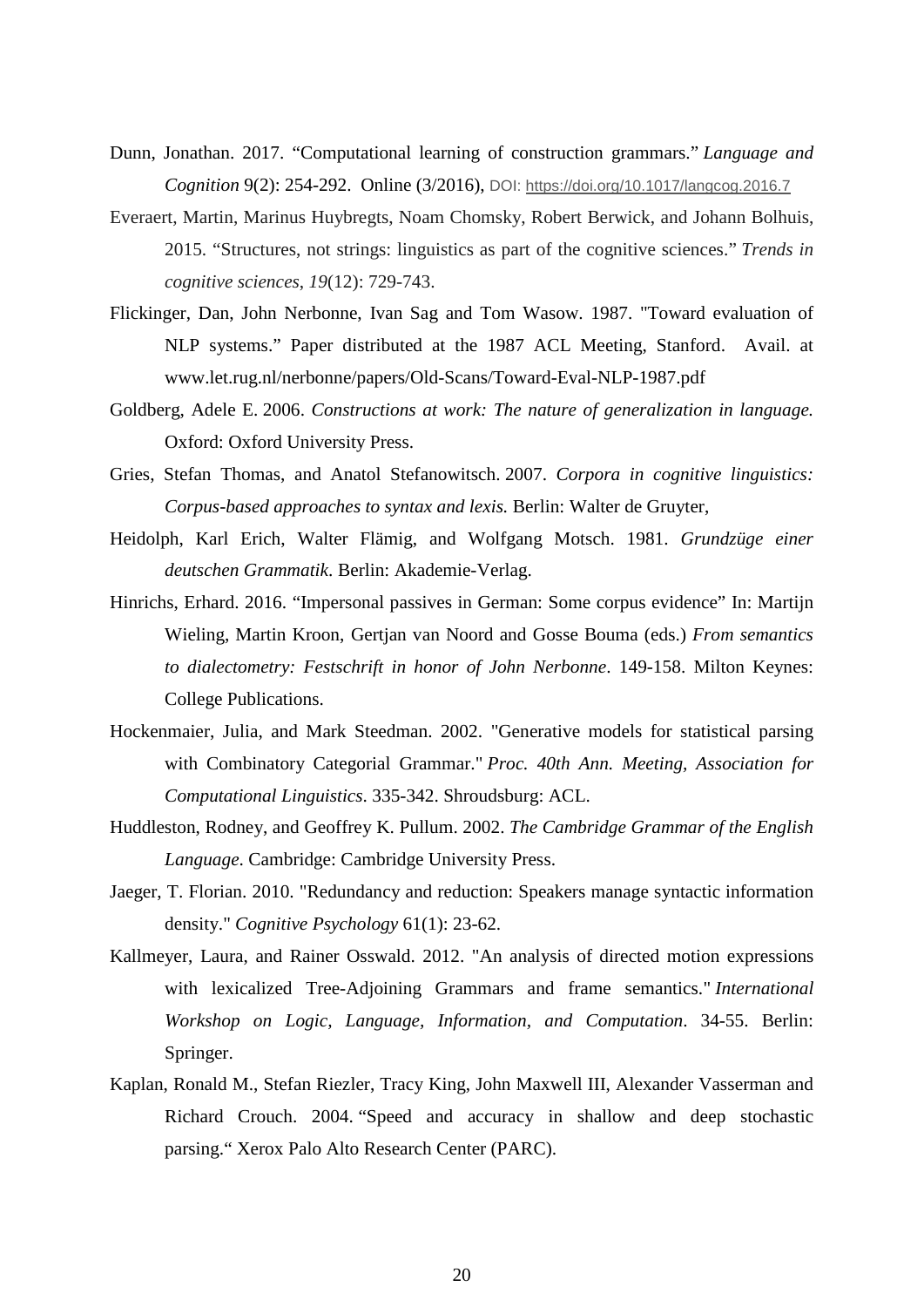- Kay, Paul. 2002. "An informal sketch of a formal architecture for construction grammar." *Grammars* 5(1): 1-19.
- Klein, Dan and Chris Manning. 2003. "Accurate unlexicalized parsing". In *Proc. 41st Ann. Meeting, Association for Computational Linguistics.* 423-430. Shroudsburg: ACL.
- König, Esther, and Wolfgang Lezius. 2000. "The TIGER language--A Description Language for Syntax Graphs." (see CiteSeer<sup>x</sup>, http://citeseerx.ist.psu.edu).
- Kuhns, Robert J. 1986. "A PROLOG implementation of government-binding theory". *Proc. 11th Intrnatn'l Conf. on Computational Linguistics*. (COLING). 546-550.
- Kuncoro, Adhiguna, Miguel Ballesteros, Lingpeng Kong, Chris Dyer, Graham Neubig and Noah A. Smith. 2017. "What Do Recurrent Neural Network Grammars Learn About Syntax?". *Proc. 15th Meeting, European Chapter, Association for Computational Linguistics*. 1249-1258. . Shroudsburg: ACL.
- Linzen, Tal, and T. Florian Jaeger. 2016. "Uncertainty and expectation in sentence processing: evidence from subcategorization distributions." *Cognitive Science* 40(6): 1382-1411.
- Lewis, Richard L., and Shravan Vasishth. 2005. An activation-based model of sentence processing as skilled memory retrieval. *Cognitive Science* 29(3): 375-419.
- Levy, Roger and T. Florian Jaeger. 2007. "Speakers optimize information density through syntactic reduction." *Advances in neural information processing systems* 19. 849-856.
- Manning, Christopher D., and Hinrich Schütze. 1999. *Foundations of statistical natural language processing*. Cambridge: MIT press.
- McClosky, David, Eugene Charniak, and Mark Johnson. 2010. "Automatic domain adaptation for parsing." *Human Language Technologies: The 2010 Ann. Conf. North American Chap., Association for Computational Linguistics*. 28-36. Shroudsburg: ACL.
- Meurers, Walt Detmar, and Stefan Müller. 2009. "Corpora and syntax." In: Anke Lüdeling and and Merja Kytö (eds.), *Corpus Linguistics. An International Handbook.* 920-933. Berlin: Mouton de Gruyter.
- Müller, Stefan. 1999. *Deutsche Syntax deklarativ: Head-driven phrase structure grammar für das Deutsche*. Vol. 394. Berlin: De Gruyter.
- Müller, Stefan. 2002. *Complex predicates: Verbal complexes, resultative constructions, and particle verbs in German*. Vol. 13. Stanford: CSLI.
- Müller, Stefan. 2010. *Grammatiktheorie*. Tübingen: Stauffenburg.
- Müller, Stefan. 2015. "The CoreGram project: Theoretical linguistics, theory development and verification." *Journal of Language Modelling* 3(1): 21-86.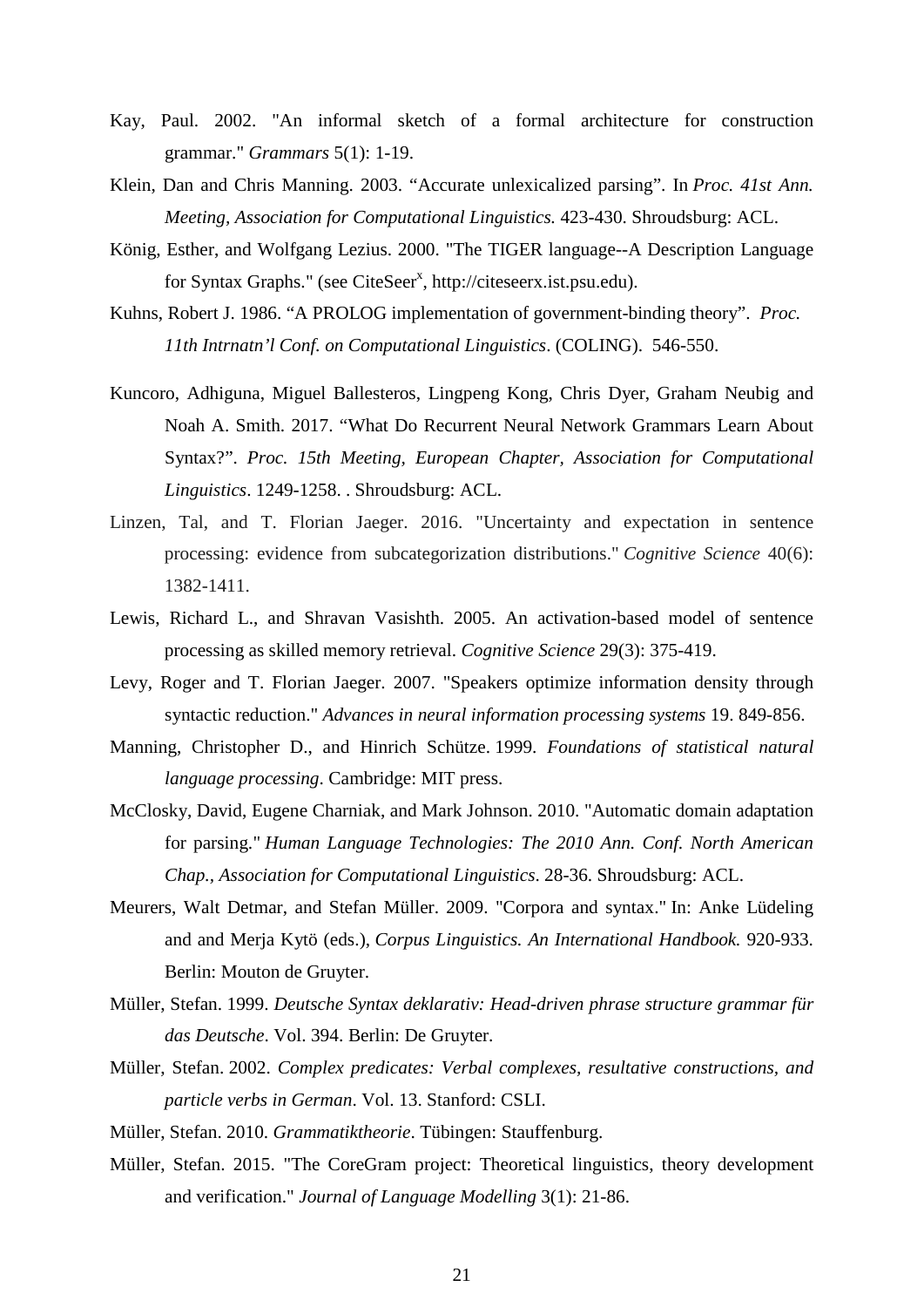- Müller, Stefan. 2016. *Grammatical theory: From transformational grammar to constraintbased approaches.* Berlin: Language Science Press.
- Müller, Stefan, and Janna Lipenkova. 2013. "Chingram: A TRALE implementation of an HPSG fragment of Mandarin Chinese." *Proceedings of the 27th Pacific Asia Conference on Language, Information, and Computation (PACLIC 27)*. 240-249.
- Müller, Stefan, and Stephen Wechsler. 2014. "Lexical approaches to argument structure." *Theoretical Linguistics* 40(1-2): 1-76.
- Nerbonne, John, Klaus Netter, Kader Diagne, Judith Klein, and Ludwig Dickmann. 1993. "A diagnostic tool for German syntax". *Machine Translation* 8(1-2): 85-107.
- Nivre, Joakim, Marie-Catherine de Marneffe, Filip Ginter, Yoav Goldberg, Jan Hajič, Christopher D. Manning, Ryan McDonald, Slav Petrov, Sampo Pyysalo, Natalia Silveira, Reut Tsarfaty, Daniel Zeman. 2016. "Universal Dependencies v1: A Multilingual Treebank Collection." *Proc. 3rd Intrnatn'l Conf. on Language Resources and Evaluation* (LREC). 1659-1666.
- Oepen, Stephan, and Daniel P. Flickinger. 1998. "Towards systematic grammar profiling. Test suite technology 10 years after." *Computer Speech & Language* 12(4): 411-435.
- Pereira, Fernando. 2000. "Formal grammar and information theory: together again?" *Philosophical Transactions of the Royal Society of London. Series A: Mathematical, Physical and Engineering Sciences* 358.1769: 1239-1253.
- Pickering, Martin and Roger van Gompel. 2011. "Sentence parsing." In: Traxler, Matthew, and Morton Ann Gernsbacher, (eds.) *Handbook of psycholinguistics.* 375-409. London: Academic Press (Elsevier).
- Pinker, Steven, and Ray Jackendoff. 2005. "The faculty of language: What's special about it?" *Cognition* 95(2): 201-236.
- Pollard, Carl. 1993. "On formal grammars and empirical linguistics" In: Andreas Kathol and Michael Bernstein (eds.) *ESCOL '93: Proc. of the 10th Eastern States Conference on Linguistics.* Columbus: Ohio State University.
- Przepiórkowski, Adam. 2012. "Journal of Language Modelling." *Journal of Language Modelling* 1: 1-4.
- Pullum, Geoffrey K. 1989. "Topic... comment. Formal linguistics meets the boojum." *Natural Language & Linguistic Theory* 8(1): 137-143.
- Ravi, Sujith, Kevin Knight, and Radu Soricut. 2008. "Automatic prediction of parser accuracy." *Proc. Conf. on Empirical Methods in Natural Language Processing* (EMNLP). 887-896. Shroudsburg: ACL.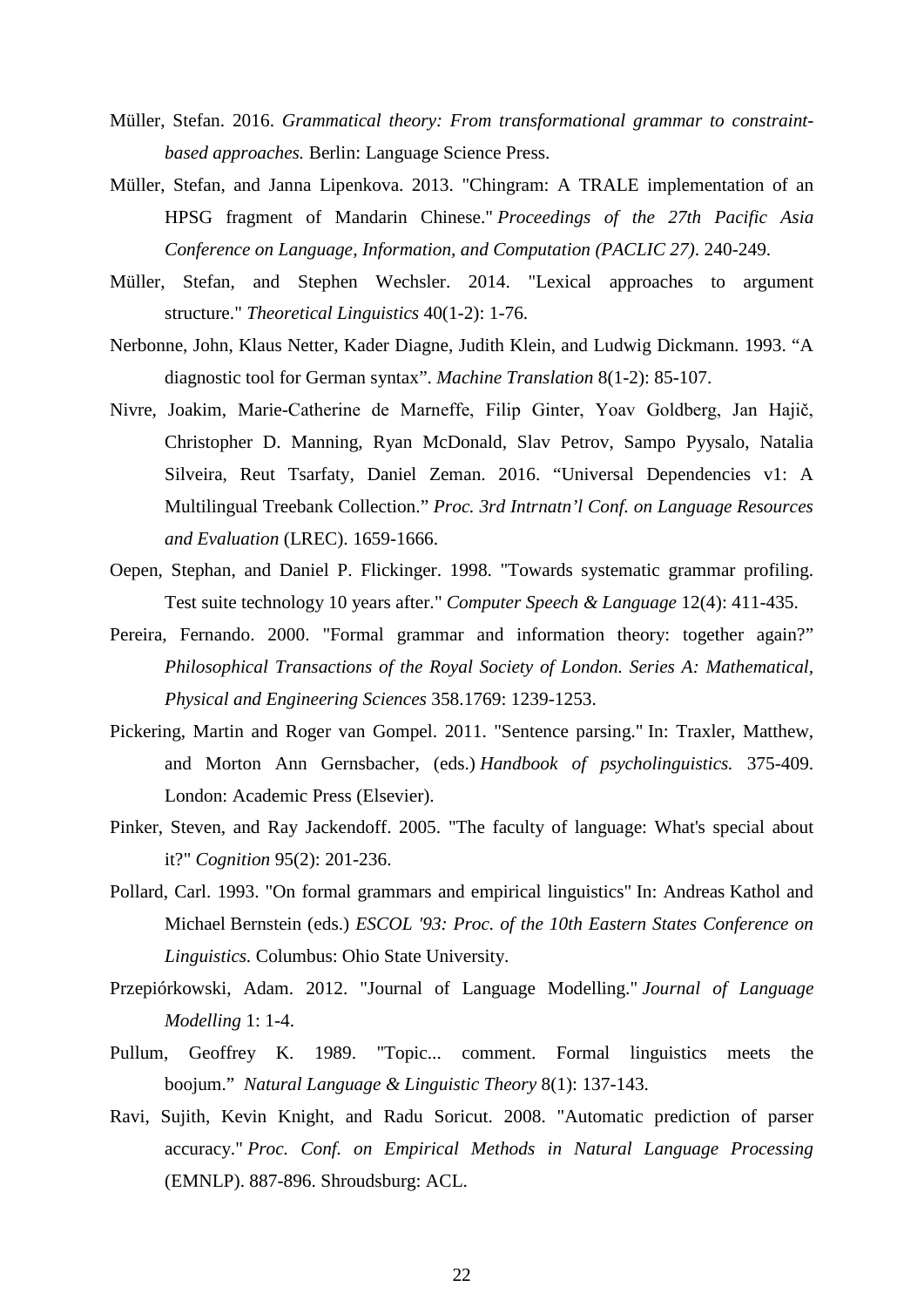- Robinson, Peter, and Nick C. Ellis (eds.) 2008. *Handbook of Cognitive Linguistics and second language acquisition*. Oxford: Routledge.
- Sag, Ivan A. 2012 "Sign-based construction grammar: An informal synopsis." In: Hans Boas and Ivan Sag (eds.) *Sign-based construction grammar*. 69-202. Stanford: CSLI Publications.
- Schmidhuber, Jürgen. 2015. "Deep learning in neural networks: An overview." *Neural Networks* 61: 85-117.
- Schütze, Carson, and Jon Sprouse. 2014. "Judgment data." In: Podesva, Robert, and Devyani Sharma, (eds.) *Research methods in linguistics.* 27-50. Cambridge: CUP.
- Socher, Richard, Cliff Chiung-Yu Lin, Andrew Ng and Chris Manning. 2011. "Parsing natural scenes and natural language with recursive neural networks." *Proc. 28th Intrnatn'l Conf. on Machine Learning (ICML-11)*. 129-136.
- Steedman, Mark. 2011. "Romantics and revolutionaries." *Linguistic Issues in Language Technology*. 6(11):1-20.
- Stefanowitsch, Anatol and Stefan Gries. 2003. "Collostructions: Investigating the interaction of words and constructions." *International Journal of Corpus Linguistics* 8(2):209-243.
- Stoianov, Ivelin, John Nerbonne, and Huub Bouma. 1998. "Modelling the phonotactic structure of natural language words with simple recurrent networks." In: Peter-Arno Coppen, Hans van Halteren and Lisanne Teunissen (eds.) *Computational Linguistics in the Netherlands 1997.* 77-95. Amsterdam: Rodopi. (*Language and Computers: Studies in Practical Linguistics* 25).
- Stockwell, Robert P., Paul Schachter, and Barbara Hall Partee. 1973. *The major syntactic structures of English.* New York: Holt, Rinehart and Winston."
- Ungerer, Friedrich, and Hans-Jörg Schmid. 2013 ( 1 1996). *An introduction to cognitive linguistics*. London: Pearson.
- Van der Beek, Leonoor, Gosse Bouma and Gertjan van Noord. 2002. "Een brede computationele grammatica voor het Nederlands." *Nederlandse Taalkunde* 7(4): 353- 374.
- Van Noord, Gertjan. 2006. "At last parsing is now operational." In: Piet Mertens, Cedrick Fairon, Anne Dister, and Patrick Watrin (eds): *TALN06. Verbum Ex Machina. Actes de la 13e conference sur le traitement automatique des langues naturelles*. 20-42.
- Wehrli, Eric. 1988. "Parsing with a GB-grammar." In: Uwe Reyle and Christian Rohrer (eds.) *Natural language parsing and linguistic theories*. 177-201. Springer Netherlands.